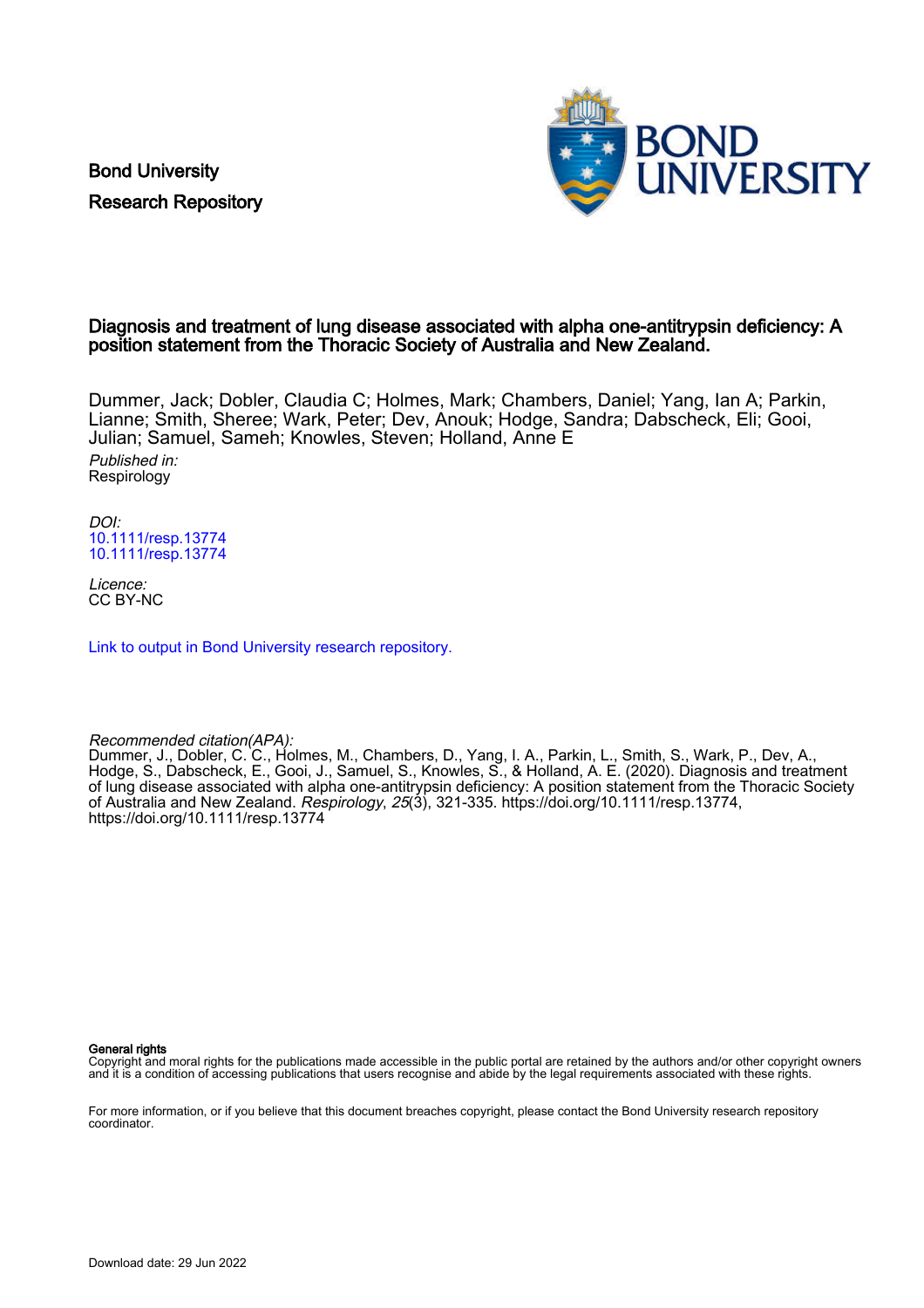

# POSITION STATEMENT

# Diagnosis and treatment of lung disease associated with alpha one-antitrypsin deficiency: A position statement from the Thoracic Society of Australia and New Zealand\*

JACK DUMMER,<sup>1</sup> CLAUDIA C. DOBLER,<sup>2,3</sup> MARK HOLMES,<sup>4,5</sup> DANIEL CHAMBERS,<sup>6,7</sup> O IAN A. YANG, 6,8 LIANNE PARKIN, <sup>9</sup> SHEREE SMITH, <sup>10</sup> PETER WARK, <sup>11,12</sup> ANOUK DEV, <sup>13</sup> SANDRA HODGE,<sup>4,5</sup> C ELI DABSCHECK,<sup>14,15</sup> JULIAN GOOI,<sup>16</sup> SAMEH SAMUEL,<sup>17,18</sup> STEVEN KNOWLES<sup>19</sup> AND ANNE E. HOLLAND<sup>15,20,21</sup>

<sup>1</sup> Department of Medicine, Dunedin School of Medicine, University of Otago, Dunedin, New Zealand; <sup>2</sup> Institute for Evidence Based Healthcare, Bond University and Gold Coast University Hospital, Gold Coast, QLD, Australia; <sup>3</sup>Department oi Respiratory Medicine, Liverpool Hospital, Sydney, NSW, Australia; <sup>4</sup>Department of Thoracic Medicine, Royal Adelaide Hospital, Adelaide, SA, Australia; <sup>5</sup> Faculty of Medicine, The University of Adelaide, Adelaide, South Australia, Australia, <sup>6</sup>Faculty of Medicine, The University of Queensland, Brisbane, QLD, Australia; <sup>7</sup> Queensland Lung Transplant Program, The Prince Charles Hospital, Brisbane, QLD, Australia; <sup>8</sup>Department of Thoracic Medicine, The Prince Charles Hospital, Brisbane, QLD, Australia; <sup>9</sup>Department of Preventive and Social Medicine, Dunedin School of Medicine, University of Otago, Dunedin, New Zealand; <sup>10</sup>School of Nursing and Midwifery, Western Sydney University, Sydney, NSW, Australia; <sup>11</sup>Centre for Healthy Lungs, University of Newcastle, Newcastle, NSW, Australia; <sup>12</sup>Department of Respiratory and Sleep Medicine, John Hunter Hospital, New Lambton, NSW, Australia; <sup>13</sup> Department of Gastroenterology, Monash Health, Melbourne, VIC, Australia;<br><sup>14</sup> Department of Respiratory Medicine, Alfred Hospital, Melbourne, VIC, Australia; <sup>15</sup> Department of Respiratory Medicine, Central Clinical School, Monash University, Melbourne, VIC, Australia; <sup>16</sup>Department of Cardiothoracic Surgery, Alfred Hospital, Melbourne, VIC, Australia; <sup>17</sup>Department of Respiratory Medicine, Wollongong Hospital, Wollongong, NSW, Australia; <sup>18</sup>School of Medicine, University of Wollongong, Wollongong, NSW, Australia; <sup>19</sup>Alpha-1 Association of Australia, Brisbane, QLD, Australia; <sup>20</sup> Department of Physiotherapy, Alfred Health, Melbourne, VIC, Australia; <sup>21</sup> Institute for Breathing and Sleep, Melbourne, VIC, Australia

### ABSTRACT

AATD is a common inherited disorder associated with an increased risk of developing pulmonary emphysema and liver disease. Many people with AATD-associated pulmonary emphysema remain undiagnosed and therefore without access to care and counselling specific to the disease. AAT augmentation therapy is available and consists of i.v. infusions of exogenous AAT protein harvested from pooled blood products. Its clinical efficacy has been the subject of some debate and the use of AAT augmentation therapy was recently permitted by regulators in Australia and New Zealand, although treatment is not presently subsidized by the government in either country. The purpose of this position statement is to review the evidence for diagnosis and treatment of AATD-related lung disease

Received 9 October 2019; invited to revise 19 November 2019; revised 27 November 2019; accepted 10 January 2020 Associate Editor: Maarten van den Berge; Senior Editors: Philip Bardin and Paul Reynolds

© 2020 The Authors.

with reference to the Australian and New Zealand population. The clinical efficacy and adverse events of AAT augmentation therapy were evaluated by a systematic review, and the GRADE process was employed to move from evidence to recommendation. Other sections address the wide range of issues to be considered in the care of the individual with AATD-related lung disease: when and how to test for AATD, changing diagnostic techniques, monitoring of progression, disease in heterozygous AATD and pharmacological and non-pharmacological therapy including surgical options for severe disease. Consideration is also given to broader issues in AATD that respiratory healthcare staff may encounter: genetic counselling, patient support groups, monitoring for liver disease and the need to establish national registries for people with AATD in Australia and New Zealand.

Key words: alpha1-antitrypsin deficiency, augmentation therapy, chronic obstructive pulmonary disease, emphysema.

### INTRODUCTION

Alpha1-antitrypsin (AAT) deficiency (AATD) is an inherited disease that causes the production of defective AAT and low circulating blood levels of functioning

Respirology published by John Wiley & Sons Australia, Ltd on behalf of Asian Pacific Society of Respirology. doi: 10.1111/resp.13774 This is an open access article under the terms of the [Creative Commons Attribution-NonCommercial](http://creativecommons.org/licenses/by-nc/4.0/) License, which permits use, distribution and reproduction in any medium, provided the original work is properly cited and is not used for commercial purposes.

Correspondence: Jack Dummer, Department of Medicine, Dunedin School of Medicine, University of Otago, PO Box 56, Dunedin 9054, New Zealand. Email: jack.dummer@otago.ac.nz

<sup>\*</sup>This document was reviewed by the TSANZ Clinical Care and Resources Subcommittee and recommended to the TSANZ Board for endorsement. The TSANZ Board of Directors endorsed this position paper on 20 September 2019.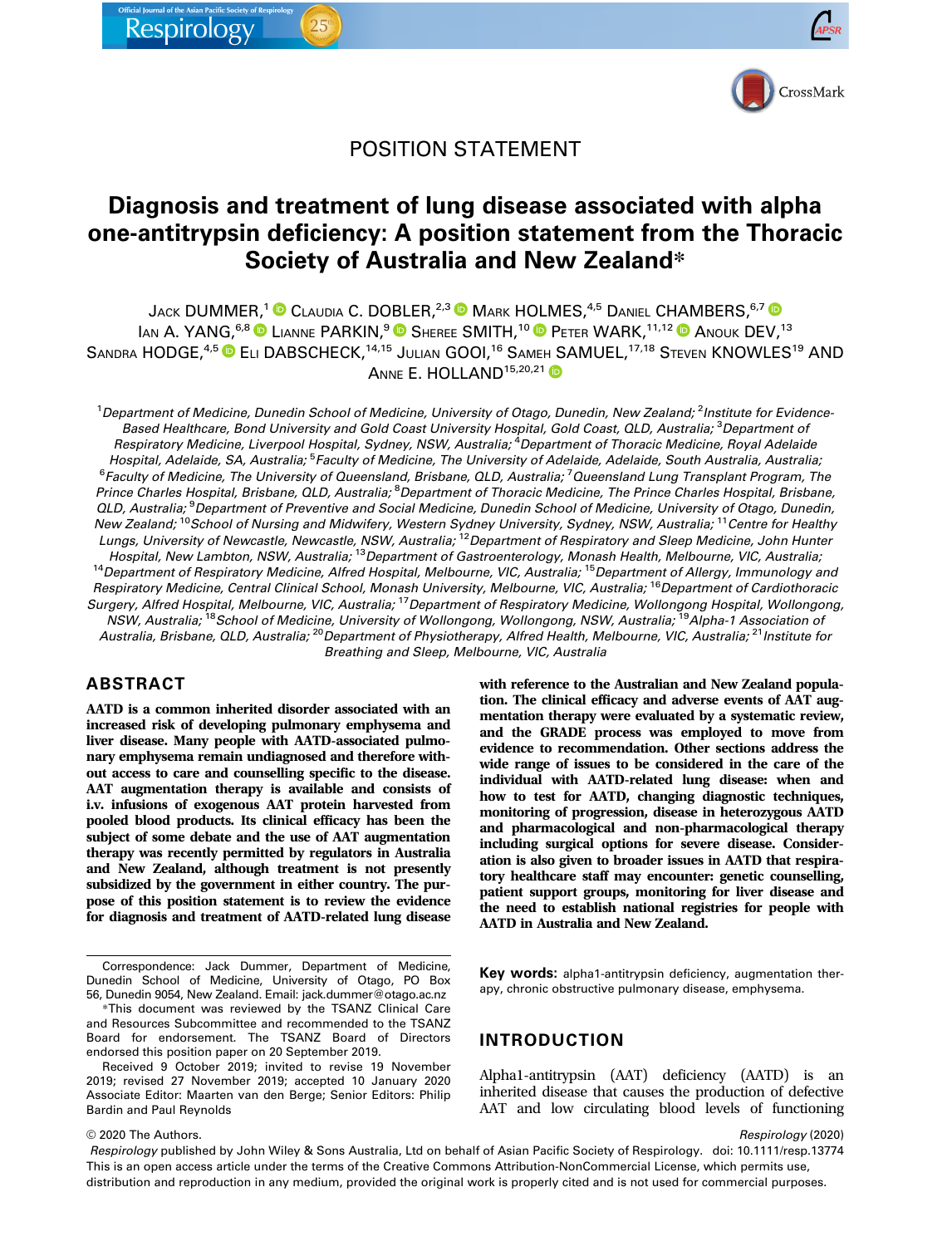AAT. This results, most commonly, in an increased susceptibility to pulmonary emphysema and liver cirrhosis. Rarer associations are necrotizing panniculitis and granulomatosis with polyangiitis while glomerulonephritis, inflammatory bowel disease and vascular aneurysm are possible associations. $1-3$ 

AAT is a member of the serpin superfamily of proteins, it is synthesized in the liver and acts as an irreversible proteinase inhibitor to protect tissues from the actions of inflammatory proteins, particularly neutrophil elastase. Protein synthesis is coded by two codominant alleles and, while many alleles have been detected within the human population, the most common are PiM (normal), PiS and PiZ, and pairings of these account for >99% of genotypes. Circulating AAT concentrations below 1.1 g/L usually define individuals with at least one deficiency allele and levels are reduced below 0.5 g/L in the most common AATD genotype, PiZZ.<sup>4</sup>

In Australia and New Zealand, the best information available suggests that the gene frequency for the PiZ allele is 13 and 22 per 1000, respectively.<sup>5</sup> This equates to similar predicted numbers of the severe form of PiZZ AATD as in North America of 1 in 2500 to 1 in 5000.<sup>6</sup> The frequency of the PiZ allele is reduced in most Asian populations and may be increased in Maori compared to New Zealand Europeans.<sup>7</sup> The less severely deficient PiS allele frequency is estimated to be 44 and 39 per 1000 in Australia and New Zealand, respectively.<sup>8</sup>

It is estimated that there are in excess of 30 000 individuals across Australia and New Zealand with AATD.<sup>9,10</sup> Many remain undiagnosed either because of a lack of clinical manifestation of their deficiency or through being unrecognized by their treating physicians. It has been reported, based upon allelic frequencies, that less than 10% of AATD individuals are diagnosed, while 1% of all patients with chronic obstructive pulmonary disease (COPD) have AATD.<sup>11</sup>–<sup>15</sup>

Understanding of the natural history of AATD is incomplete but the role of cigarette smoking is crucial.16,17 There is some evidence that, while neversmoking individuals with AATD have an increased risk of developing COPD, they have a similar survival time to the general population. $17-19$  Smoking individuals with AATD develop COPD 10–20 years earlier than smokers with normal AAT levels and they have a median survival time approximately 15 years less than their nonsmoking AATD counterparts.<sup>18,20</sup>

Elements of care for the pulmonary manifestations of AATD for consideration by the clinician include usual care of COPD, surgical options and AAT augmentation therapy (regular infusion of AAT to increase an individual's blood levels above a threshold proposed to protect against lung disease). AAT augmentation therapy has been available in the United States and elsewhere for many years.<sup>21</sup> Its clinical efficacy has been the subject of some debate $22$  and the use of AAT augmentation therapy was recently permitted by regulators in Australia and New Zealand, although treatment is not presently subsidized by the government in either country.

The purpose of this position statement is to provide information to clinicians on the investigation and treatment of AATD and it does not represent a guideline. It is divided into four sections covering (i) diagnosis, (ii) AAT augmentation therapy, (iii) surgical options and (iv) other pharmacological and non-pharmacological care of COPD written in a question-and-answer format. This position statement is endorsed by the Thoracic Society of Australia and New Zealand (TSANZ) and will be disseminated through publication in Respirology. The clinical relevance of this document will be reviewed at 5 years from publication.

### METHODS

To create the position statement, J.D. was appointed to chair a working group of 14 members selected for their expertise in the diagnosis and treatment of AATD and COPD. The working group comprised eight respiratory physicians, a respiratory nurse, a respiratory scientist, a hepatologist, a cardiothoracic surgeon, a pharmacoepidemiologist and one patient representative, and there was representation from across Australia and New Zealand. Two patient representatives were added after the initial draft of the manuscript for participation in the GRADE (Grading of Recommendations, Assessment, Development and Evaluations) panel. The panel worked with a methodologist, A.E.H., who is a physiotherapist. The methodologist prepared evidence summaries for the AAT augmentation section and participated in discussions but did not vote on recommendations. The majority of the working group did not have a conflict of interest and the working group did not receive any commercial sponsorship. In initial meetings, we developed and agreed principles for managing conflicts of interest (Appendix S1 in Supplementary Information),<sup>23,24</sup> we defined the scope of the position statement and we assigned sections to writing groups. Each writing group undertook a comprehensive literature review for their section. The sections were collated into a manuscript and all members of the working group and two additional patient representatives then had the opportunity to contribute to and review the entire document.

Because we anticipated there would be a variety of views on AAT augmentation therapy, both within the working group and the wider Australian/New Zealand respiratory community, we completed a systematic review of the relevant literature for this section and used the GRADE process to move from evidence to recommendation.<sup>25</sup> The risk of bias was assessed using the Cochrane Risk of Bias tool for randomized trials.<sup>26</sup> The methodologist created evidence profiles for each outcome of interest, which categorized the certainty of evidence as high, moderate, low or very low. The panellists reviewed the evidence tables (Appendix S2 in Supplementary Information) and provided feedback. We used the GRADE framework to move from evidence to recommendation.<sup>25</sup> This included assessments regarding the balance between desirable and undesirable consequences, patient values and preferences, costs, feasibility and acceptability of AAT augmentation therapy. The panel met by teleconference to discuss the evidence profiles and formulate a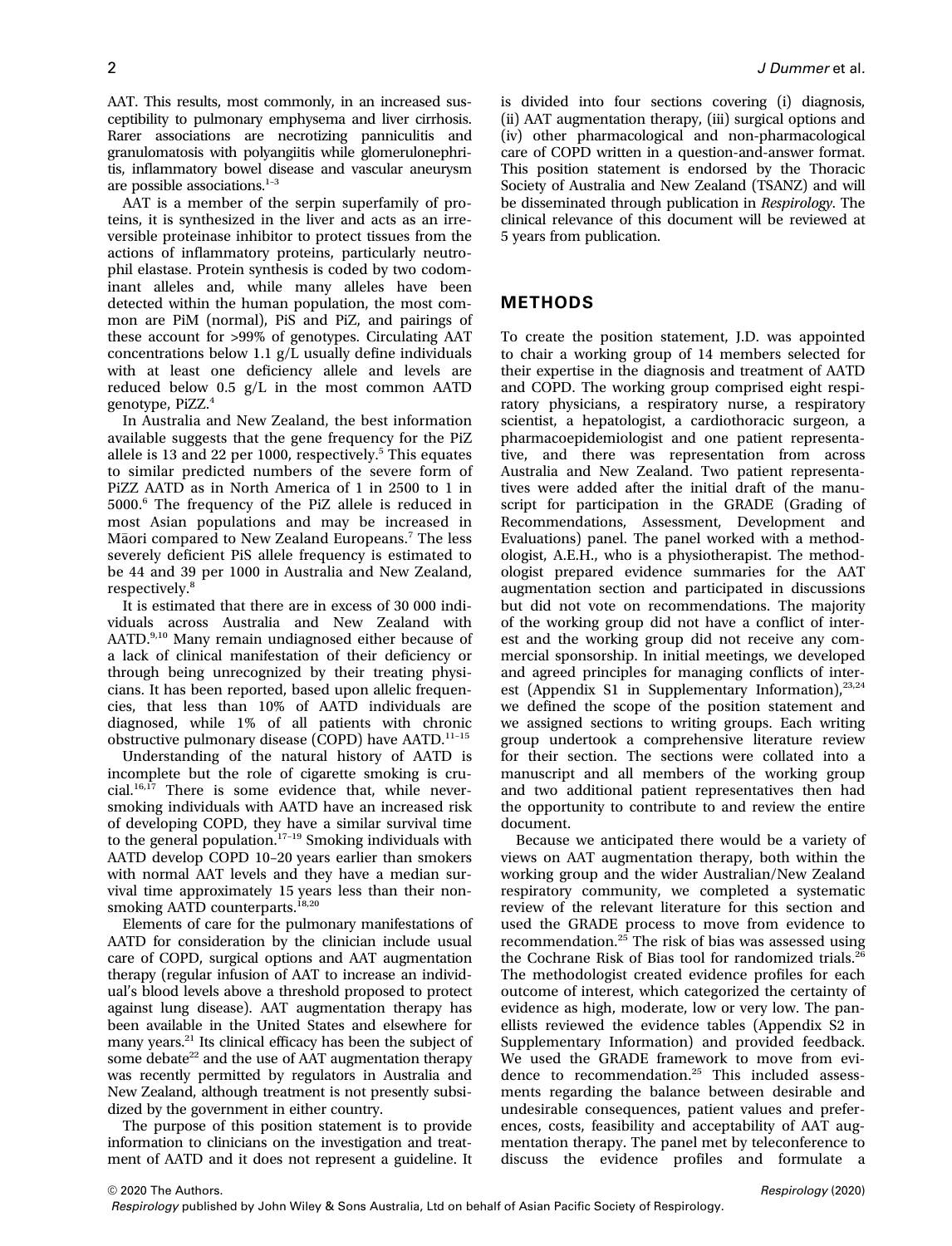recommendation. Voting on this recommendation was conducted anonymously online.

### DIAGNOSIS OF AATD

#### Who should be tested for AATD?

### What are the characteristics of patients most likely to have AATD?

Patients with AATD most often present with dyspnoea and to a lesser extent cough and wheeze. $13,27$  Lung disease in AATD is characteristically premature (<45 years), pan-lobular emphysema with lower zone predominance; however, upper zone predominance of emphysema and bronchiectasis and partially reversible airflow obstruction are also well recognized.3,27,28 The World Health Organization (WHO) recommendations, which are supported by the European and North American guidelines for AATD management, are that all adults with chronic airflow obstruction or assumed diagnosis of adult-onset asthma be screened for AATD, although local and international asthma guidelines do not make a similar recommendation. $1,12,29-33$  We suggest that AATD testing should be considered in patients with asthma when clinically relevant, particularly in patients with persistent airflow limitation, emphysema disproportionate to the smoking history or in the presence of liver or skin disease.

Lung disease is seen in the severely deficient patients, most commonly PiZZ, but also rarer alleles, either homozygous or heterozygous with another severely deficient allele such as PiMmalton or Pi Null variants.<sup>3,13,27,34</sup> Lung disease in AATD, although common in neversmokers, is much more common, occurs earlier, is more severe and progresses more rapidly in smokers. A summary of the progression of emphysema in AATD reported that in PiZZ siblings of index cases, emphysema occurred in 90% of smokers and 65% of nonsmokers.3,34 Annual loss of forced expiratory volume in 1 s ( $FEV<sub>1</sub>$ ) in AATD is 23-316 mL with the greater losses associated with smoking, male gender, age between 30 and 44,  $FEV_1$  between 35% and 79% predicted, reduced AAT levels and airway responsiveness.<sup>3,35</sup> This highly variable decline in  $FEV<sub>1</sub>$  has been shown to exceed that consistent with normal ageing in 76% and 42% of those with and without established COPD, respectively.36 PiMZ heterozygotes have an increased risk of obstructive lung disease in smokers but not in non-smokers.37,38 PiSZ heterozygotes likely have an increased risk of emphysema in smokers but the data from studies are not conclusive.<sup>12,39,40</sup> PiMS and PiSS phenotypes are not at increased disease risk.<sup>39,41,42</sup>

Lung function in AATD is often characterized by earlier reduction in gas transfer and  $FEV<sub>1</sub>$  often declines later in disease progression.<sup>11,27</sup> However, similar to other lung manifestations there is wide variability between individuals.14,35,36,43,44 A recent study in the United Kingdom reported a decline in gas transfer greater than 1% predicted per year in 50% of AATD patients with normal spirometry, whereas only 25% had a decline in  $FEV_1$  greater than 1% predicted per year, suggesting better sensitivity of gas transfer for detecting progression in early disease. The difference in the two measures was less in patients who already had COPD.<sup>36</sup> Lung volumes help further characterize the physiological impact of hyperinflation and gas trapping.<sup>6</sup>

Computed tomography (CT) lung scans help define the pattern and extent of disease in AATD even in those with normal lung function. $6,45$  CT lung densitometry is currently a valuable research tool in quantitating emphysema in AATD studies but its role in patient management remains unclear.<sup>6,12,46</sup>

#### What are the reasons for testing for AATD?

Identification of patients with or at risk of lung disease (severely deficient patients, PiMZ and PiSZ heterozygotes) associated with AATD prompts genetic counselling (see section AAT augmentation therapy) and advice regarding additional risk factors such as smoking and occupational exposures.3,6,11,12,15 Identification of individuals for consideration of specific treatment, should it become available, or clinical trials for specific treatment of AATD, is important.3,6,12,15 Furthermore, identification of at-risk phenotypes for liver disease (e.g. PiZ and PiMmalton) leads to recommendations regarding reduction of exposure to hepatotoxins, relevant vaccinations and monitoring of progression of disease and development of complications, especially hepatocellular carcinoma.3,6,12,15 Identification of AATD in necrotizing panniculitis and granulomatosis with polyangiitis allows better understanding of the pathogenesis of their disease and may lead to specific therapies and/or involvement in clinical trials. Understanding disease progression and disease associations is enhanced by monitoring those with known AATD and AAT variation.

### Has screening for AATD in patients at risk shown to improve clinical outcomes?

There are limited data on the clinical benefit due to screening of relatives of index cases or targeted screening of potential AATD patients. The diagnosis of AATD in patients with obstructive lung disease allows consideration of specific treatment or clinical trials of specific treatment (see section Diagnosis of AATD). Screening for liver disease helps to identify patients at higher risk of developing liver complications who may benefit from closer surveillance. $47,48$  Data from neonatal screening studies suggest that awareness of the deficiency reduces smoking behaviour in patients with identified AATD; however, screening increases parental stress and can have a negative impact on parent-child relationships.<sup>49,50</sup>

#### Summary

- Clinical and physiological presentation of AATD is variable.
- Testing for AATD should be considered in all patients with chronic airflow obstruction.
- Testing for AATD should be considered in asthma patients with persistent airflow limitation, emphysema disproportionate to the smoking history or in the presence of liver or skin disease.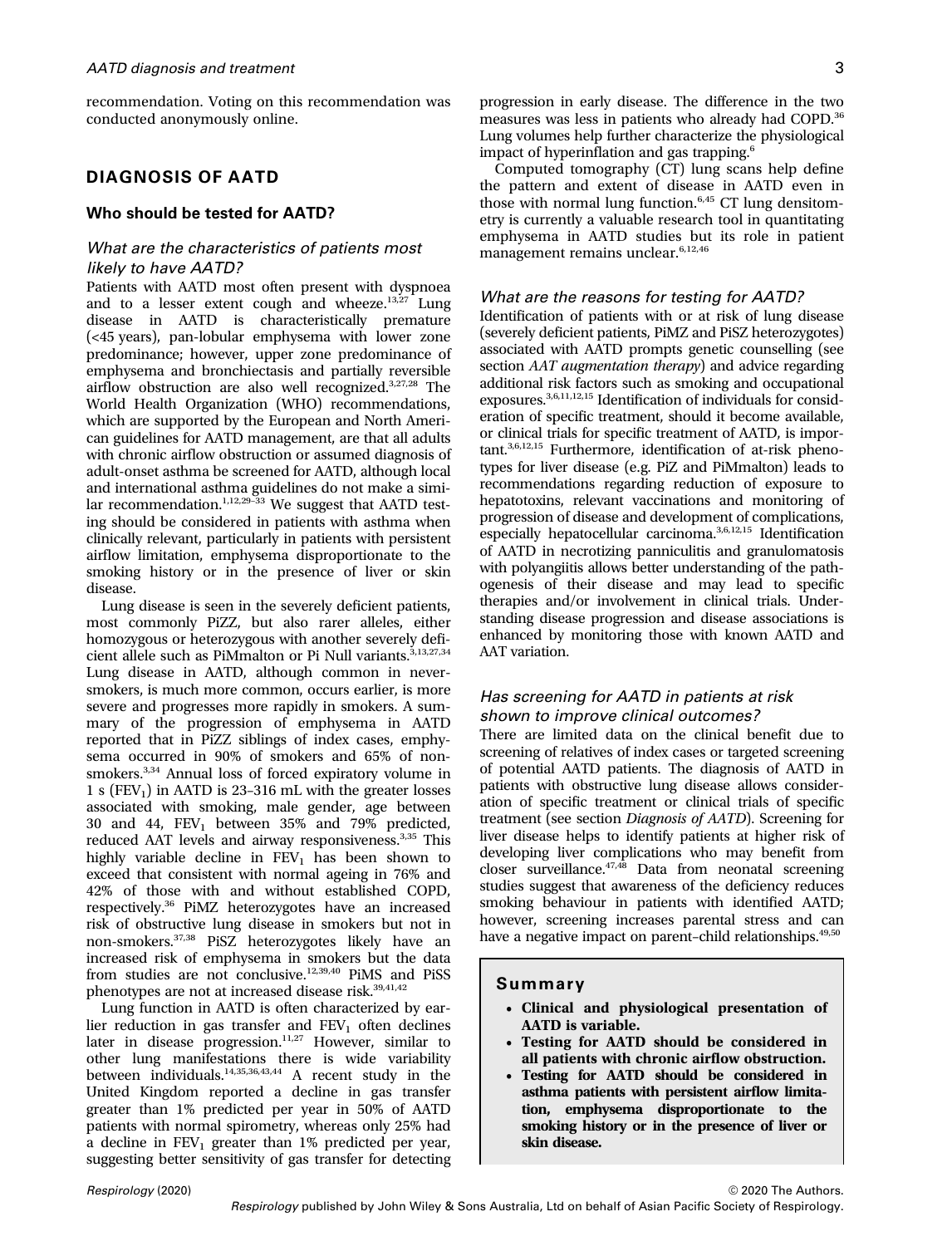- Baseline tests in AATD-related lung disease should include spirometry, lung volumes, gas transfer and CT chest scan.
- Identification of AATD patients allows interventions to reduce risk of disease, consider genetic counselling, monitor disease progression and associations and offer specific treatments.
- Demonstrably improved clinical outcomes from screening for AATD are limited.

#### How do we make the diagnosis of AATD?

#### What are the available tests?

AATD is diagnosed by a combination of serum AAT levels, AAT phenotyping and/or AAT genotyping (most commonly by polymerase chain reaction or PCR) and/or AAT gene sequencing. More than 150 AAT variants have been described.<sup>51</sup> Most have been identified by isoelectric focusing (IEF) and many further characterized by gene sequencing.<sup>3,6,11,12,15</sup>

AAT levels. AAT levels are usually measured on serum by nephelometry.<sup>1,3,12</sup> Normal levels of AAT vary depending on the test used. For nephelometry, a level below 1.1 g/L usually defines patients with at least one deficiency allele.4,14 As AAT is an acute phase reactant, borderline levels or levels which do not concur with clinical impression should lead phenotypic or genotypic analysis.<sup>11</sup> AAT and C-reactive protein (CRP) levels are measured concurrently: this may identify patients with an inflammatory state potentially affecting AAT levels.<sup>3,12</sup>

Severely deficient phenotypes, most commonly PiZZ but also Pinullnull, Znull and some rarer variants, usually have levels of AAT below  $0.5$  g/L.<sup>4</sup> Intermediate deficiency phenotypes (PiMS, PiSS, PiMZ and PiSZ in order of decreasing levels with overlap) have levels of AAT between 0.5 and 1.4 g/L. PiMS individuals can have levels within the normal range and some with the PiSZ phenotype have levels below 0.5 g/L. The sensitivity and specificity of AAT levels in determining AATdeficient alleles depends on the cut-off value for defining deficiency. A level below 1.1 g/L will capture most carriers of the most common deficiency alleles, S and Z, as opposed to PiMM individuals (sensitivity: 73.4%, specificity: 88.5%).4,12 Some AAT types are dysfunctional (e.g. Z and F) so AAT levels do not truly reflect the protective capacity of the protein.<sup>3,13</sup>

AAT phenotyping. AAT phenotype is determined by IEF. The variants of AAT denoted A–Z migrate differently in the IEF gel at pH 4–5. The Z protein, which folds incorrectly and forms aggregates, moves most slowly whilst F, for example, moves quickly. The most common M variants migrate in the middle of the gel. Some rarer M variants are difficult to distinguish from the common variants on IEF, and the null alleles produce no AAT protein in the serum, so that as with AAT levels if IEF-defined AAT phenotype does not seem to

coincide with AAT levels then genotyping or gene sequencing is needed to define the variant. $1,3,13$ 

AAT genotyping. AAT genotyping is usually done by PCR. It can only test for those variants for which PCR primers are available.52,53 There are now methods available to test multiple alleles covering more than 99% of patients with abnormal alleles.<sup>54</sup> These tests can be undertaken on buccal swabs or dried blood spots. It is expected that these methods will become available in Australia. When available, this approach would become the preferred second test after  $\bar{A}AT$  levels (as opposed to IEF).  $3,6,12$ 

AAT gene sequencing. Gene sequencing has become more practical with newer techniques but remains highly specialized and is generally used only to characterize rare variants in situations where, after AAT levels, AAT phenotype and possibly genotype, a high index of suspicion of a deficiency variant remains. This would most commonly be with a null variant. $6,12$ 

#### What is the sequence of tests?

The first screening test should be AAT levels (and CRP) followed by IEF or genotyping (if available) if there is concern for deficiency.<sup>1,3,4,11,12</sup> Gene sequencing might be undertaken if there is still a suspicion of deficiency variant. It has been suggested that if a PiMM phenotype has AAT levels less than 0.9 g/L or a PiMZ or PiMS phenotype has levels less than 0.7 g/L, then gene sequencing should be undertaken to search for rare deficiency alleles. The vast majority of variants will be captured by this approach with the exception of very rare gene deletions and intron mutations.<sup>4,11,12</sup>

#### Summary

- AAT levels can determine who should have further testing with a high degree of sensitivity and specificity and should be measured with CRP.
- AAT phenotyping by IEF or genotyping by PCR should be undertaken when AAT variation is suspected after clinical assessment and testing of AAT levels.
- IEF for AAT will be surpassed by AAT genotyping as this technology becomes more readily available.
- AAT gene sequencing may be used for selected patients with suspected rare AAT alleles not detected by IEF or genotyping.

### AAT AUGMENTATION THERAPY

### In patients with AATD, does augmentation therapy improve outcomes compared to usual care?

#### Introduction

AAT augmentation therapy is currently the only specific therapy available for AATD. Augmentation therapy, so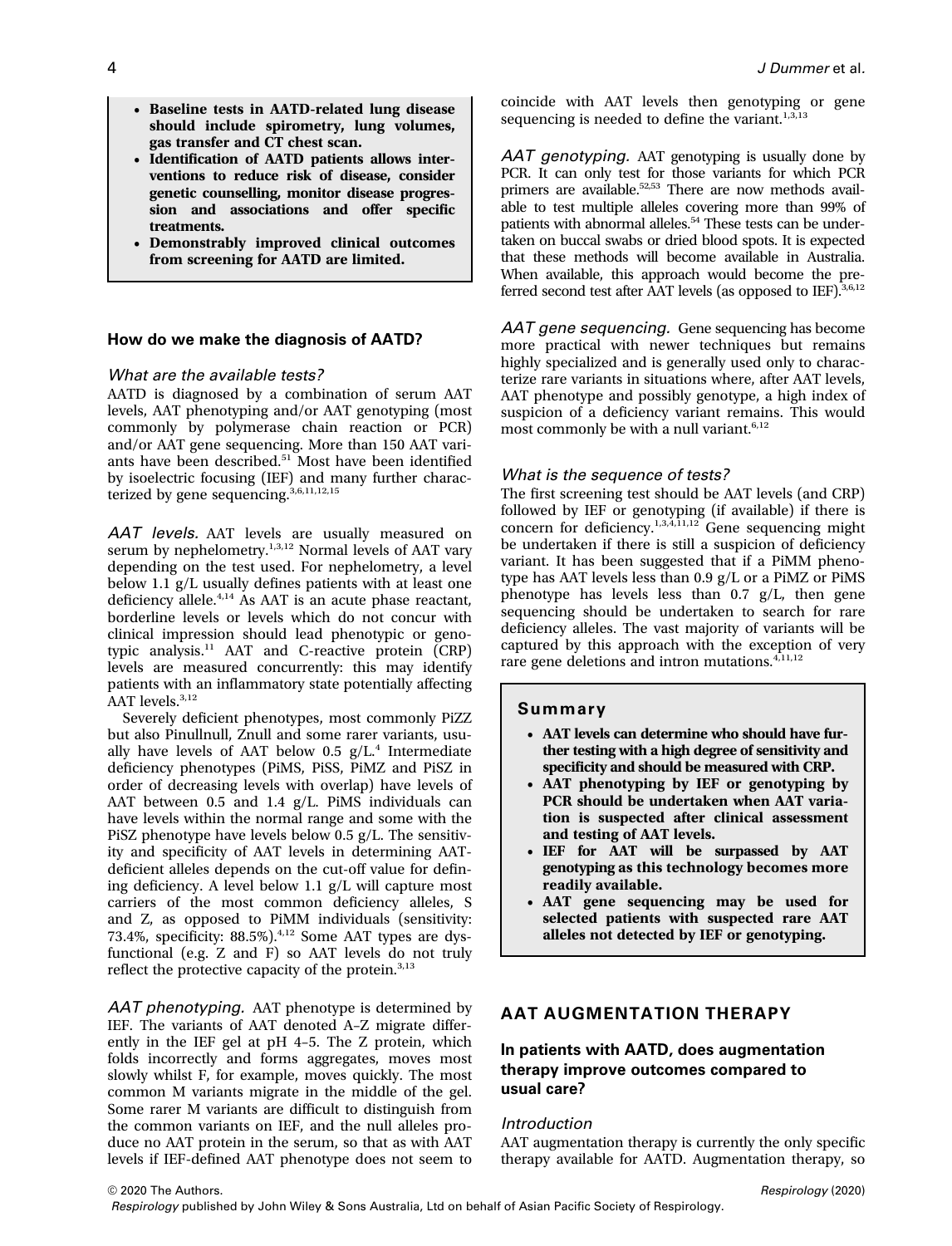called because it augments the circulatory concentrations of AAT serum levels above a proposed protective threshold,<sup>55,56</sup> consists of intravenous  $(i.v.)$  therapy with exogenous AAT protein that is harvested from pooled blood products.<sup>57</sup> AAT augmentation therapy was first approved by the United States Food and Drug Administration in 1987 for emphysema associated with severe AATD.<sup>21</sup> Several AAT augmentation therapy preparations are available, all of which have to be administered intravenously, usually on a weekly basis.<sup>57</sup>

In Australia, AAT augmentation therapy was first approved by the Therapeutic Goods Administration in November 2016; however, it is not subsidized by the Australian Government. There are currently two AAT preparations, which are listed on the Australian Register of Therapeutic Goods and thus can be lawfully supplied in Australia: Prolastin-C alpha 1-proteinase inhibitor (Grifols Australia Pty Ltd, Melbourne, Australia) and Zemaira alpha 1-proteinase inhibitor (CSL Behring Australia Pty Ltd, Melbourne, Australia). Medsafe, the New Zealand Medicines and Medical Devices Safety Authority, registered Glassia alpha 1 proteinase inhibitor (Shire New Zealand Ltd, Auckland, New Zealand) in November 2017.

AAT augmentation therapy has been approved by several national drug administration and safety authorities based on its effect to raise AAT levels,<sup>58</sup> without evidence of the effectiveness of treatment based on clinically important outcomes such as quality of life or mortality or validated surrogate markers.<sup>59</sup>

A number of systematic reviews have been conducted on the topic of treatment for AATD,  $60-62$ including a 2016 Cochrane review, which included three randomized controlled trials (RCT).<sup>63</sup> The most recent international statement on the diagnosis and treatment of AATD was published by the European Respiratory Society (ERS) in  $2017^{12}$  —the first international statement since publication of the joint statement on AATD by the American Thoracic Society (ATS) and the ERS in  $2003.<sup>1</sup>$  The Canadian Thoracic Society published clinical practice guidelines on targeted testing for AATD and augmentation therapy in 2012.<sup>64</sup> We conducted a systematic review aiming to determine whether AAT augmentation therapy improves health outcomes when compared to usual care in patients with AATD.

#### Methods

We reviewed all studies included in the most recently published systematic review on AAT augmentation therapy published in May 2017, which included studies published up until April 2015.<sup>65</sup> We updated the literature search using the following electronic bibliographic databases: Ovid MEDLINE(R) Epub Ahead of Print, In-Process & Other Non-Indexed Citations, Ovid MEDLINE(R) Daily, Ovid MEDLINE and Versions(R); Embase; Cochrane Central Register of Controlled Trials; and Cochrane Database of Systematic Reviews. The literature search was conducted with the help of an experienced research librarian. Databases were searched from January 2015 to 12 July 2018 (we searched from January, rather than April, 2015 to ensure that no relevant papers were missed). Details

of the search strategy can be found in Appendix S3 (Supplementary Information).

RCT and observational studies with a comparator group published in any language that reported on the effectiveness of AAT augmentation therapy in adults aged 18 years or older with AATD, with or without formal diagnosis of COPD, and with any smoking status (current, ex-smoker and never-smoker), were eligible for inclusion. Outcomes of interest were mortality, exacerbations/lung infections, quality of life, healthcare use (emergency department visits and hospitalizations), lung function measurements and lung density measured by CT. We excluded studies that measured biochemical outcomes only (e.g. plasma or serum AAT level) and studies with no parallel comparison group (e.g. studies that assessed the same cohort before and after an intervention).

All titles and abstracts and the full texts of all articles identified on the basis of title and abstract were assessed by at least two independent reviewers. Data were extracted using a standardized form for characteristics (author, study design, inclusion and exclusion criteria, patient characteristics, interventions, comparisons and outcomes). Outcome categories were grouped and analysed without quantitative pooling. We then used the GRADE process to move from evidence to recommendation as described above.<sup>25</sup>

### **Results**

The literature search identified 420 unique citations, of which 43 were included for full-text review and 8 studies met the inclusion and exclusion criteria (Appendix S4 in Supplementary Information). Appendix S5 (Supplementary Information) gives an overview of the included studies. Three studies were RCT, $60-62$  one study was an open-label extension of an RCT<sup>46</sup> and four studies were retrospective cohort studies.<sup>66-69</sup> The evidence profiles for each outcome can be found in Appendix S2 (Supplementary Information).

Lung density measured by CT. Lung density on CT as a marker of emphysema progression was assessed in three RCT. $60 - 62$  Two RCT did not find a significant difference in the change of lung density between the group treated with AAT augmentation and placebo, but both were underpowered.<sup>61,62</sup> A larger trial by Chapman et al. found a significant difference in the annual rate of lung density loss between the AAT augmentation group and the placebo group when lung density was measured at total lung capacity (TLC), but not when it was measured at functional residual capacity (FRC) or when FRC and TLC were combined. $60$  A pooled estimate of the effectiveness of AAT augmentation therapy on lung density measured by CT in the three RCT was obtained in a Cochrane review, which showed significantly less deterioration in the AAT augmentation treatment group compared with the placebo group over the 2–3 years of follow-up (pooled mean difference of change in lung density: 0.86 g/L/year (95% CI: 0.31-1.42,  $P = 0.002$ ).<sup>63</sup>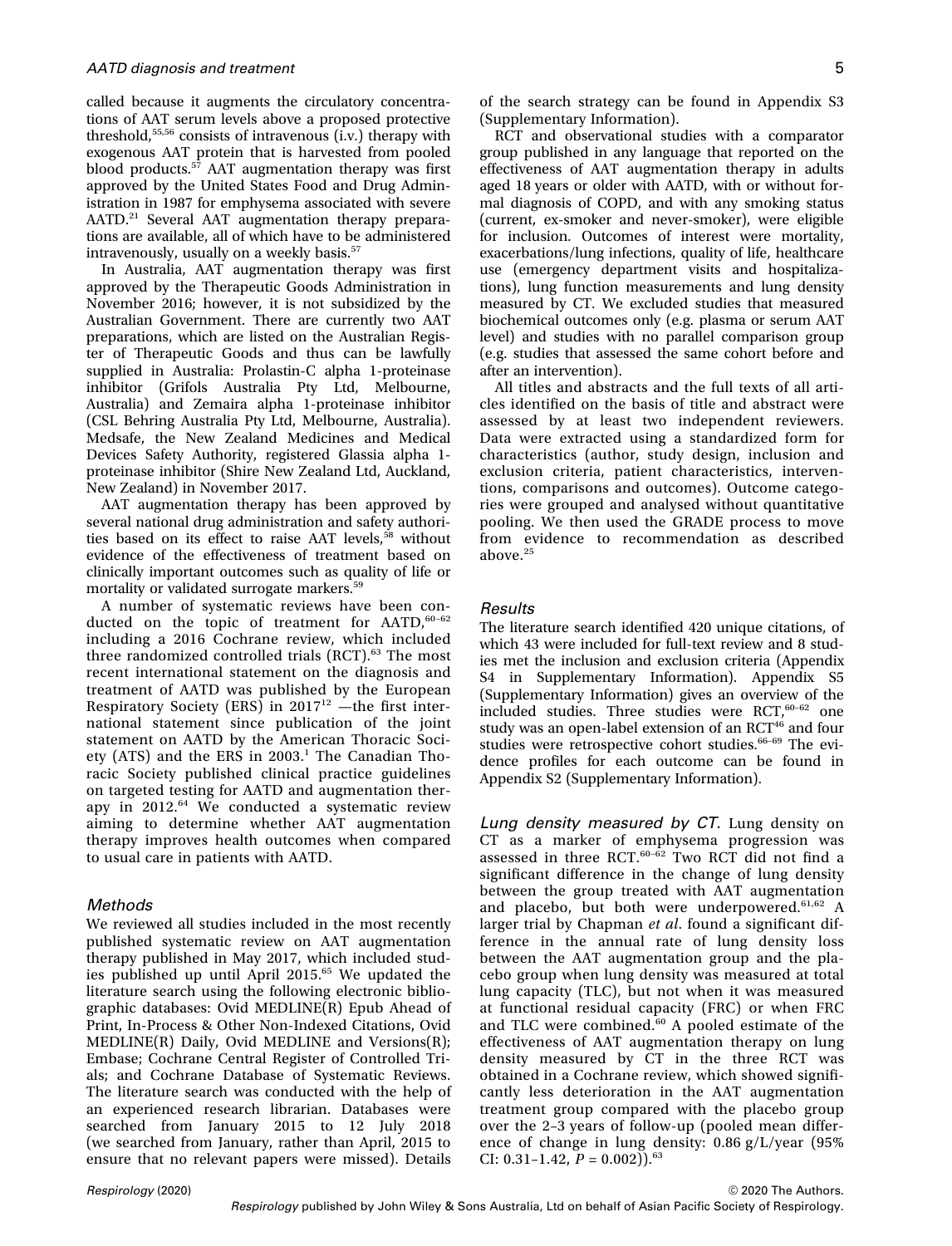Lung function. Lung function parameters were the most commonly measured outcomes in the reviewed studies. There was no significant difference in overall change in  $FEV<sub>1</sub>$  between the AAT augmentation and control groups in three  $RCT^{60-62}$  and two retrospective cohort studies.<sup>66,69</sup> One retrospective cohort study found that the annual decline in  $FEV<sub>1</sub>$  in the AAT augmentation group was significantly lower than in the untreated group ( $P = 0.02$ ).<sup>68</sup> Change in the diffusion capacity of the lung for carbon monoxide  $(DL_{CO})$  and change in the transfer coefficient of the lung for carbon monoxide  $(K_{CO})$  were measured in three<sup>60-62</sup> and two studies,<sup>61,62</sup> respectively, and showed no significant differences between groups.

#### Exacerbations/lung infections/hospitalizations.

Two RCT assessed the impact of AAT augmentation therapy on exacerbations. $60,62$  There was no significant difference between the AAT augmentation group and the control group in the frequency or duration of exacerbations.

Quality of life. Two RCT measured changes in quality of life using the St George's Respiratory Questionnaire (SGRQ) and did not find any significant differences between the AAT augmentation therapy group and the control group.<sup>60,62</sup>

Functional capacity. There was no significant difference between AAT augmentation therapy group and control group in functional capacity change, measured as change in an incremental shuttle walk test in an RCT<sup>60</sup> and as change in 6-min walking distance (6MWD) in an observational study.67

Mortality. None of the reviewed studies were powered to evaluate mortality as an outcome. Of the studies that reported deaths,  $60,62,66,69$  one showed a significantly higher risk of mortality in the control group.<sup>66</sup>

#### Adverse events of AAT augmentation therapy.

In the three studies that reported adverse events (two RCT<sup>60,62</sup> and one open-label extension study following an RCT<sup>46</sup>), adverse events were frequently reported in the treatment as well as in the control group with no significant difference between groups.

#### Recommendation

• Augmentation therapy could be considered in non-smoking patients with AATD (conditional recommendation and low-quality evidence).

Panel vote: eight in favour, five against and four abstain.

Justification. The panel expressed a wide variety of views regarding whether AAT augmentation therapy should be offered, and we could not reach consensus on this recommendation. We have made a conditional recommendation because, while clinical trials do not

currently provide conclusive evidence of benefit, weaknesses in this body of evidence mean that a benefit cannot be excluded, and some panel members noted their own experience of improvement in patient wellbeing, which they attributed to AAT augmentation therapy. There are no important side effects (based on the available evidence), although the burden of weekly i.v. infusion and costs of treatment should be considered. AAT augmentation therapy can be considered on a case-by-case basis using shared decision-making. We acknowledge the resignation and withdrawal of authorship of one panel member on the basis that a strong recommendation in favour of AAT augmentation therapy should have been made. We also acknowledge that some panel members felt that any potential benefits of AAT augmentation therapy were outweighed by its substantial costs.

Subgroup considerations. People with AATDrelated COPD who continue to smoke should not be eligible for augmentation therapy as the constituents of cigarette smoke will likely make this therapy less effective and all RCT have excluded current smokers.

Implementation. Consideration should be given to establishing specialist centres to oversee delivery of this treatment.

Monitoring and evaluation. Given the uncertainty around long-term outcomes that cannot be adequately measured in the timeframes of clinical trials, the panel strongly recommends that an Australian/New Zealand registry is established. The registry should monitor smoking status, lung function, exercise capacity and health-related quality of life in patients with AATDrelated COPD. The registry should be independent and should regularly report to government.

Research priorities. Further research is necessary to establish the effect of AAT augmentation therapy on mortality, as well as long-term effects on health-related quality of life, exercise capacity and lung function. Further research is also required to establish the relationship between change in rate of decline of lung density measured by CT and mortality, health-related quality of life, exercise capacity and lung function.

### LVRS AND LUNG TRANSPLANTATION

In some patients with AATD-related emphysema, disease progresses to an advanced stage where surgical options for management should be considered. For lung transplantation, the International Society for Heart and Lung Transplantation (ISHLT) guidelines for the selection of lung transplant candidates with COPD recommend referral for lung transplant assessment when the  $FEV<sub>1</sub>$  is <25% predicted, with listing for lung transplantation recommended when the  $FEV<sub>1</sub>$  is <20% predicted or when there have been three or more severe exacerbations during the preceding year, or one severe exacerbation with acute hypercapnic respiratory failure independent of the measured  $FEV<sub>1</sub>$ .<sup>70</sup> In this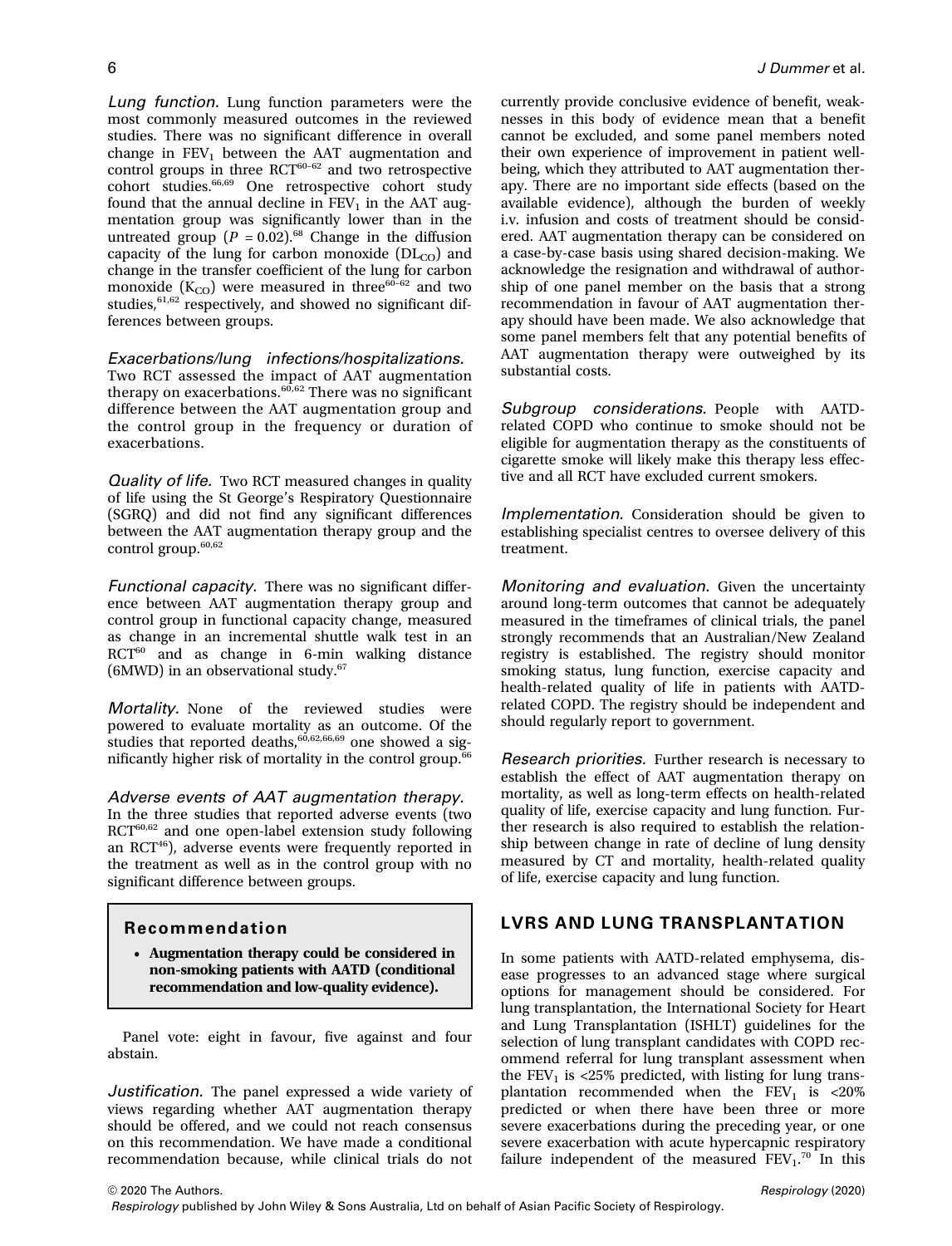section of the position statement, we review the evidence for the efficacy of lung transplantation and lung volume reduction therapies in the management of patients with AATD-related emphysema.

### In patients with AATD, does lung volume reduction therapy improve outcomes compared to usual care?

A 2016 Cochrane review on lung volume reduction surgery (LVRS) in patients with emphysema concluded that LVRS leads to a decrease in long-term mortality.<sup>71</sup> Note should be made that the patients were highly selected and the results were heavily influenced by data from a single study (National Emphysema Treatment Trial, NETT $)^{72}$  of which only 1.3% of patients had AATD. High rates of post-operative complications, especially persistent air leak and pneumonia, were noted.

There are several published case series of LVRS in patients with AATD; however, the total number of published cases is less than  $100.^{73-78}$  Overall, these case series suggest some improvement in lung function and symptoms at 12 months; however, the magnitude of benefit appears less than for those with conventional smoking-related emphysema. Cassina et al. suggest that the differences in emphysema pathology and anatomy in AATD could explain the difference in results.<sup>73</sup>

There is good evidence to support endobronchial lung volume reduction with the use of endobronchial valves in highly selected patients with cigarette smoking-related emphysema. A 2017 Cochrane review noted short-term (up to 1 year) improvements in lung function and disease status with high rates of adverse events especially pneumothorax.79 It is important to note that patients with AATD were excluded from these trials. Two case series describing the use of endobronchial lung volume reduction in AATD with a total of 21 patients have been published. $80,81$  Short-term improvements in lung function and symptoms were described.

Lung volume reduction by conventional surgery or by endobronchial techniques for the management of AATD remains controversial with very small case numbers, very low representation in NETT and no representation in endobronchial controlled trials. Reported cases are highly selected and reports of positive outcomes may be subject to reporting and other biases. Definitive recommendations cannot be made until long-term data from RCT are available.

#### Summary

• Lung volume reduction therapy (outside of clinical trials) is not advised for AATD due to a lack of evidence supporting its use.

### In patients with AATD, does lung transplantation improve outcomes compared to usual care?

Lung transplantation provides a viable treatment option for selected patients with end-stage lung disease. Until June 2017, almost 65 000 adult lung transplant procedures had been reported to the ISHLT Registry, with the number increasing year-on-year. Now 4500 are reported each year globally.<sup>82</sup> Until 2017, the most common indication for lung transplantation was COPD unrelated to AATD, accounting for approximately 30% of procedures.<sup>83</sup> However, there have been an increasing number of transplants performed for idiopathic pulmonary fibrosis (IPF) over the past decade, so that from 2017 IPF became the most common indication for lung transplantation worldwide. $82$  The proportion of transplants performed for patients with AATD-related emphysema has fallen from 15% 25 years ago to under 5% over the past decade. However, the absolute number of transplants performed has remained relatively static.<sup>83</sup> Another important trend over the past two decades has been the dramatic increase in the proportion of patients receiving bilateral, rather than single, lung transplants, particularly for obstructive lung diseases. In 2016, 94% of patients transplanted for AATD-related emphysema received a bilateral procedure,<sup>82</sup> with these patients experiencing superior survival.<sup>82</sup> Despite this growing activity, there have been no controlled studies performed to determine the effectiveness of lung transplantation for any indication, let alone for AATD-related emphysema. However, multiple cohort studies describing outcomes in individuals with severe AATD-related emphysema who enrolled in national registries have been published.

#### Quality of life

Only one study was identified that systematically investigated the impact of lung transplantation on quality of life in patients with AATD-related emphysema. Stone et al. studied 32 patients who were transplanted in the United Kingdom, matched with 48 patients who did not undergo lung transplantation selected from the UK Registry. In 14 patients for which quality of life data were available, lung transplantation was associated with marked improvements in the SGRQ scores across all domains, with the total score falling (improving) from 67.5 (51-77.8) to 7.5 (5-13.8,  $P \le 0.01$ ).<sup>84</sup> In the largest study addressing the benefit of lung transplantation on quality of life in patients with a variety of disease indications, the Toronto programme found that transplantation conferred a very large improvement in health-related quality of life across multiple instruments, with the SGRQ score falling by 46.5 (48.4–44.5) points. Improvements in quality of life were similar across diagnostic groups, although the number of patients with AATD-related emphysema was very small.<sup>85</sup> In a multicentre US study that included 131 lung transplant recipients, large improvements in the Medical Outcomes Study 36-Item Short-Form Health Survey, version 2 were seen in the first year after transplantation. This benefit was seen in all patient groups, including those with COPD; however, the number of patients with AATD-related emphysema was not described.<sup>86</sup> The Hannover group also described very substantial improvements in healthrelated quality of life for all solid organ transplant types, including 112 lung transplant recipients.<sup>87</sup>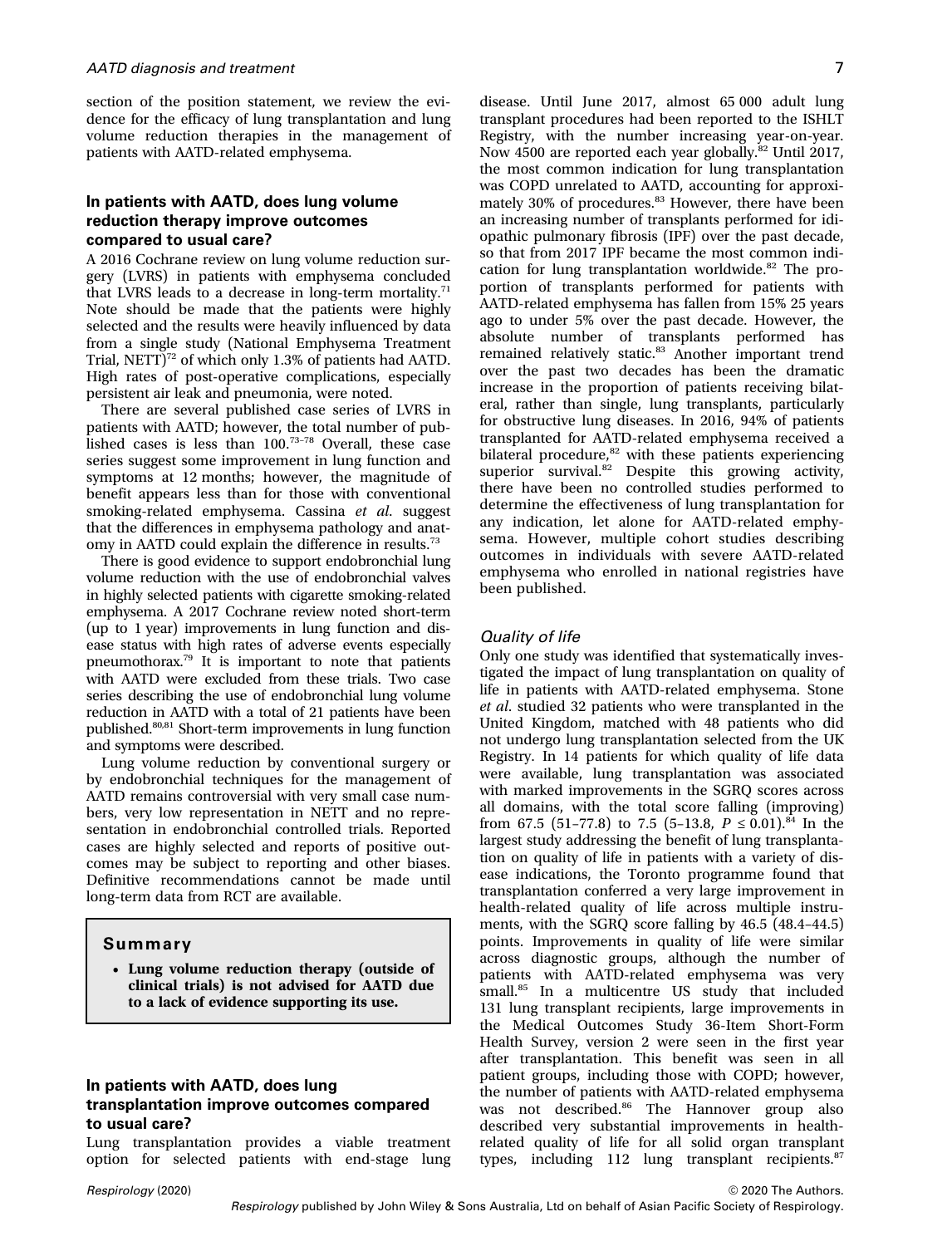Quality of life outcomes are not captured by the ISHLT Registry. However, despite the paucity of published studies, the magnitude and consistency of these benefits suggest that lung transplantation may improve health-related quality life for patients with AATDrelated emphysema.

#### **Survival**

As there have been no randomized studies performed, we are reliant on evidence from cohort studies of patients who have undergone transplantation, matched as closely as possible with patients with similar disease severity who did not undergo transplantation. Several cohort studies have assessed transplantfree survival in patients with severe (generally PiZZ) AATD-related emphysema. In the largest US study, Stoller et al. studied 1129 National Heart, Lung, and Blood Institute Registry participants and found that 3-year mortality was 36.2% in those with an  $FEV<sub>1</sub> < 15%$  predicted at enrolment, 20% in those with  $FEV<sub>1</sub>$  15-19% predicted and 13.5% in those with an  $FEV<sub>1</sub>$  between 20 and 34% predicted. The 5-year mortality was 53%, 43% and 25%, respectively.<sup>88</sup> This large registry study hence provides reference measures for 3- and 5-year survival in patients with AATD-related emphysema without lung transplantation, therefore allowing an estimate of any survival benefit associated with lung transplantation.

In a large Swedish study, survival in 83 patients with PiZZ AATD who underwent transplantation was compared to that of 70 matched controls. The mean  $FEV<sub>1</sub>$ was 22% predicted in the transplant and 23% predicted in the control groups, respectively. Transplantation was associated with significantly better survival (median 11 vs 5 years,  $P = 0.006$ ) even though the majority (75%) of patients received a single lung transplant.<sup>89</sup> As noted above, in the modern era, almost all patients receive bilateral lung transplants with these procedures associated with superior long-term survival.<sup>90</sup> In a Danish registry study which included all patients who commenced long-term oxygen therapy  $(n = 21964; n = 234$  with AATD-related emphysema), 38% of the AATD patients were transplanted. There was a significant survival advantage (hazard ratio (HR) for death 0.66 (95% CI: 0.44–0.99); median survival 6.0 years with, and 3.3 years without, lung transplantation) for patients transplanted whilst receiving long-term oxygen therapy.<sup>91</sup> In a similar Swedish study, data for 14 644 patients with COPD (284, 1.9%, with AATD-related emphysema) who received supplementary oxygen therapy were available. Median survival in the AATD-related emphysema group was very similar to the Danish study at 7.2 years with and 3.5 years without transplantation. $92$  Both these groups had a mean  $FEV_1$  of 22% predicted. The 1-, 3- and 5-year survival rates without transplantation were 84%, 55% and 36%, respectively—all significantly lower than registry-reported post-transplant survival rates. In summary, these non-randomized studies appear to support a survival benefit of transplantation in patients with AATD-related emphysema with an  $FEV<sub>1</sub> < 25%$ predicted and/or those prescribed supplementary oxygen therapy.

In contrast, in the UK registry study, 32 patients who received 28 bilateral and 4 single lung transplants experienced similar survival after transplantation (81.3% 90-day, 74.2% 1-year, 52.9% 5-year and 45.2% 10-year survival) compared to the non-transplanted group. $84$ However, the non-transplanted group had slightly better lung function (26.3% vs 23.1%), and the early posttransplant survival described in this study is significantly worse than that reported in the International Thoracic Organ Transplant Registry,<sup>90</sup> especially for AATD where post-transplant survival is superior to all other diagnoses (including cigarette smoking-related emphysema) except cystic fibrosis.<sup>83</sup> The reported posttransplant survival is also significantly worse than that reported by Australian transplant programmes (90%, 74% and 68% at 1, 3 and 5 years, respectively). $93$ 

Overall, the existing literature points towards a potential survival advantage for transplantation in patients with very severe disease (FEV<sub>1</sub> <  $25\%$  predicted, most of whom will be receiving supplemental oxygen therapy) as this group experiences poor survival without transplantation. A survival benefit of lung transplantation is less clear for patients with better lung function.

#### Summary

• Lung transplantation likely provides both quality of life and survival benefits for selected patients with very severe AATDrelated emphysema.

### MANAGEMENT OF AATD (OTHER THAN AUGMENTATION THERAPY AND SURGERY)

### Should AATD patients be treated with the same usual care as non-AATD COPD?

Principles of non-pharmacological and pharmacological management of  $COPD<sup>94-96</sup>$  apply to AATD patients,<sup>6,12</sup> especially those patients who have chronic airflow limitation. This is based on the rationale that these management principles are relevant to COPD patients in general, whatever the underlying cause (AATD-related or non-AATD), as these strategies aim to reduce symptoms, improve quality of life and prevent risk of exacerbations.

#### Non-pharmacological management

Non-pharmacological therapy is important in the management of patients with AATD-related COPD, in addition to pharmacological, augmentation and surgical approaches. Avoidance of active cigarette smoking, or smoking cessation if the patient is a current smoker, are critical preventive measures.<sup>17</sup> Current smokers should be supported with behavioural counselling, together with pharmacotherapy for nicotine dependence, although side effects of pharmacotherapy need to be managed.<sup>97</sup>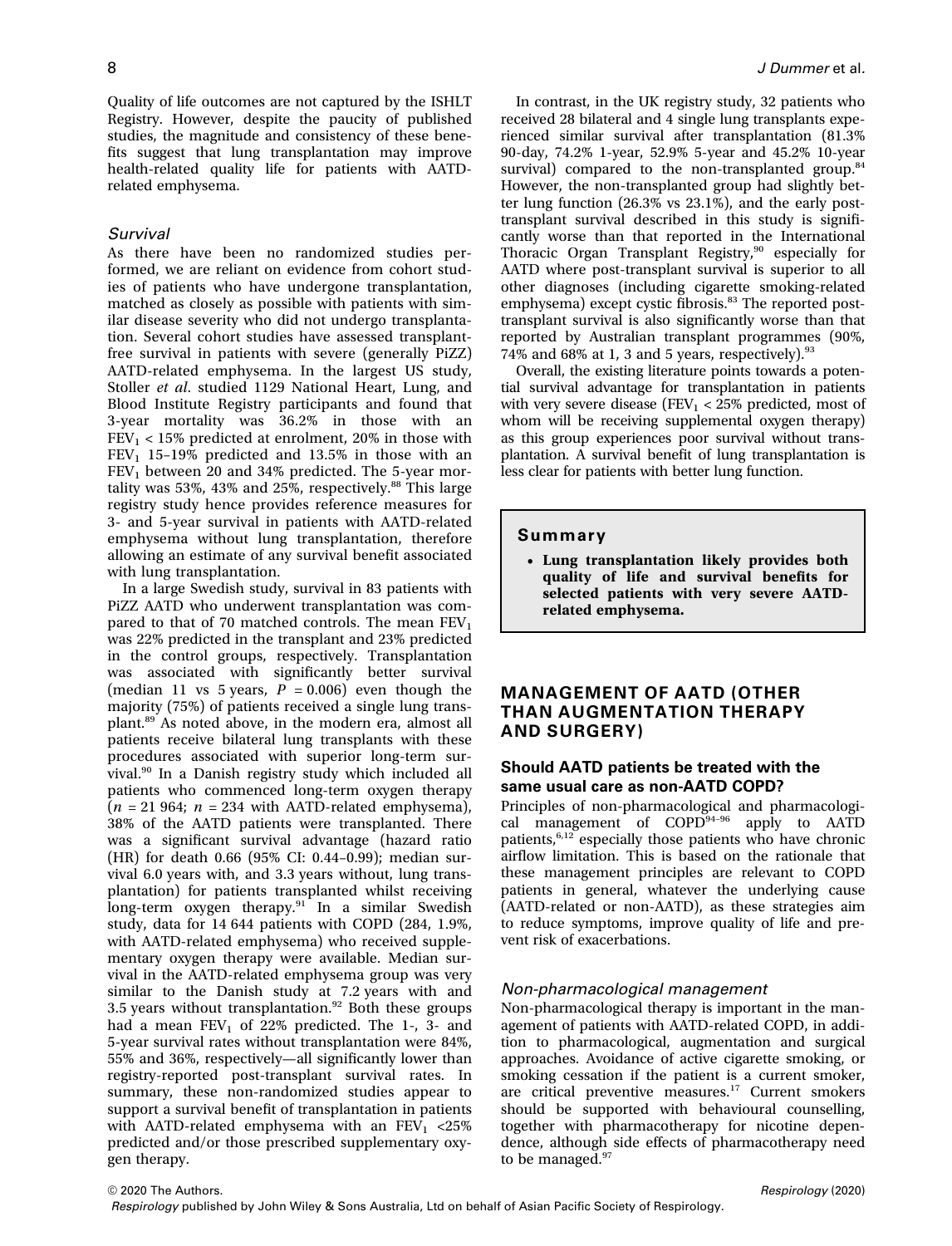Vaccination against vaccine-preventable respiratory viral infections is effective in COPD. Annual influenza vaccination is recommended in people aged 65 years and older to lower the risk of influenza-like illness.<sup>98</sup> and in people with COPD to reduce exacerbation rates,<sup>99</sup> with limited, non-randomized data regarding influenza vaccination in patients with AATD.<sup>100</sup> The antibody response to pneumococcal polysaccharides is preserved in AATD, and pneumococcal vaccination protects against community-acquired pneumonia and reduces exacerbation rates in the wider group of all patients with COPD.101,102

Exercise and education are important components of the non-pharmacological management of patients with COPD. Pulmonary rehabilitation, consisting of a comprehensive supervised exercise programme combined with education, is highly recommended for symptomatic patients with COPD, to improve exercise and quality of life and reduce exacerbation rates.<sup>103</sup> The benefit from the exercise component of pulmonary rehabilitation appears to be similar in AATD-related and non-AATDrelated COPD.<sup>67</sup> Education and self-management support, including COPD action plans,<sup>104</sup> are useful components of chronic disease management for COPD.

#### Pharmacological management

There are limited data about the use of inhaled therapy, oxygen and treatment of exacerbations in COPD patients with AATD. In one large study, implementation of a management plan associated with increased adherence to pharmacological therapy was shown to reduce exacerbations and unscheduled healthcare use and improve health-related quality of life.<sup>105</sup> A post hoc analysis of another study suggested that inhaled corticosteroid could be useful in patients with AATDassociated COPD who have persistent peripheral blood eosinophilia.<sup>106</sup> Prescription of inhaled therapy, oxygen and treatment of exacerbations in AATD should be considered using similar principles to other patients with COPD.<sup>94-96</sup>

### Extrapulmonary manifestations: Management of liver complications

AATD causes chronic hepatitis and its sequelae including liver fibrosis, cirrhosis and hepatocellular carcinoma.<sup>107</sup> In PiZZ individuals, AAT protein misfolding favours polymerization within the endoplasmic reticulum, inhibits its secretion and leads to accumulation in hepatocytes resulting in apoptosis, upregulation of the inflammatory cascade and ensuing fibrogenesis and hepatocarcinogenesis.<sup>108</sup>

The ATS and ERS suggest monitoring liver function annually, acknowledging an evidence-based testing protocol is yet to be established.<sup>1</sup> A recent large study of adults with AATD caused by the PiZZ mutation showed significant liver fibrosis in 20–36% of individuals on non-invasive testing and no evidence of a relationship between lung function and liver fibrosis.<sup>109</sup> While increased age, male sex, elevated liver enzymes and low platelet numbers are associated with increased liver fibrosis, the damage in AATD is mostly clinically silent and often without elevated liver enzymes even in

the setting of advanced liver disease.<sup>109,110</sup> Therefore, the diagnosis of AATD-related liver disease may be delayed until the identification of a significant event such as the development of liver cirrhosis or hepatocellular cancer, which are associated with a poor prognosis. $107$ 

Liver biopsy is the gold standard for staging liver fibrosis but is unsuitable for the screening or follow-up of asymptomatic patients due to the risk of complications, pain and sampling error.<sup>111-113</sup> Transient<br>tissue liver elastography, magnetic resonance magnetic resonance elastography and ultrasound elastography are increasingly used for non-invasive assessment of liver fibrosis. These modalities have been shown to have similar accuracy compared to others in screening for the presence of significant liver fibrosis in AATD and to identify patients at higher risk of developing liver complications who may benefit from closer surveillance.<sup>47,48,109</sup> In patients with AATD and established cirrhosis, sixmonthly targeted testing for hepatocellular carcinoma with ultrasound examination of the liver together with serum alpha fetoprotein has been recommended.<sup>114</sup>

Although i.v. augmentation therapy of pooled human AAT protein is available as a supportive therapy for adults with lung disease, it is not recommended in patients with liver disease as the mechanism of liver injury is the accumulation of defective AAT in hepatocytes rather than anti-protease deficiency. Currently, there is no effective treatment for AATD-related liver disease except for liver transplantation. Recipients express the donor phenotype and therefore they do not experience recurrence of liver disease. In addition, the progression of lung disease is halted, and both adults and children with AATD have excellent overall survival post-liver transplant at 5 years >85%.115,116 Management also focuses on supportive measures such as nutrition, bone health and mental health to reduce the complications of chronic liver disease. Encouragingly, current research is exploring several innovative small molecule and gene-based strategies which are now in clinical trials and aim to reduce proteotoxicity and maintain protein homeostasis in the liver.<sup>117</sup>

#### Genetic counselling

It is important that patients and families understand the medical, psychological and familial implications associated with a diagnosis of AATD. Close relatives of individuals with AATD have an increased risk of carrying atrisk alleles and should be offered genetic counselling and testing for AATD. $6,12,51,118$  We recommend referral to a genetic counselling service (details of local services are available from the Australasian Society of Genetic Counsellors at [hgsa.org.au/asgc](http://hgsa.org.au/asgc)), which provides interpretation of family and medical histories, education about inheritance and testing, and counselling to promote informed choices and adaptation to the disease or risk of its development in family members.<sup>119</sup>

#### Summary

• Smoking cessation is critically important in all individuals with AATD whether they have COPD.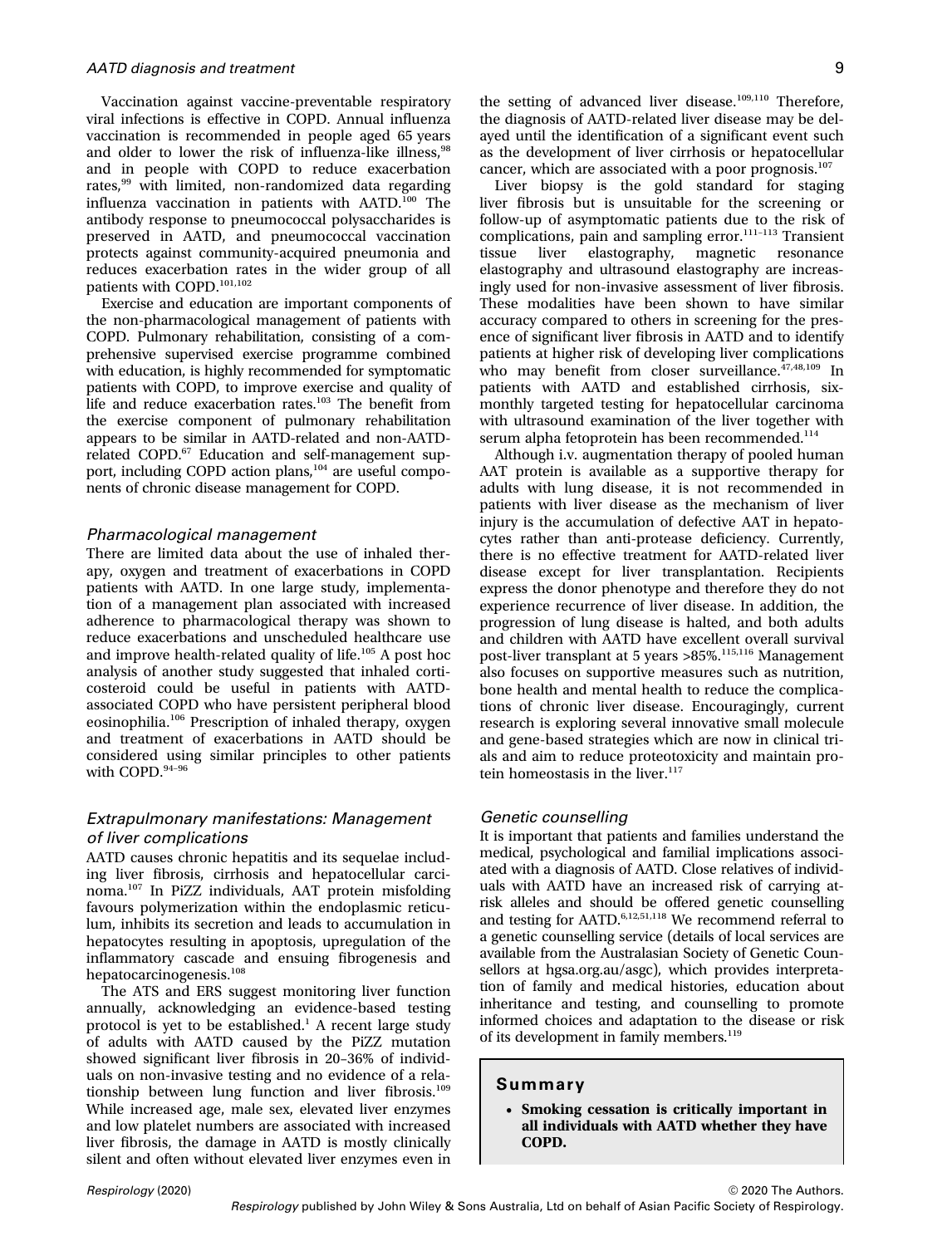- Patients with AATD-related COPD should be considered for treatment according to the principles of management of COPD in general.
- Patients with AATD should be monitored for liver involvement with liver biochemistry; monitoring with ultrasound and noninvasive modes of fibrosis assessment should be considered.
- Individuals with AATD-related lung and liver disease should be jointly managed by respiratory physicians and hepatologists.
- Referral of individuals with AATD for genetic counselling is recommended.
- First-degree relatives of individuals with AATD patient should be offered genetic counselling and testing for AATD.

### How should we monitor disease progression in AATD?

Progression of symptoms and disease markers is highly variable in people with AATD, being influenced by current smoking, presence of asthma and bronchiectasis, and other gene-environmental interactions.<sup>12</sup>

### Lung function tests

Lung function, as measured by  $FEV<sub>1</sub>$  and DLCO naturally declines with age in the general population; however, decline in lung function can be accelerated in some people with AATD.<sup>36</sup> Although lung function measures are often variable and may not be fully sensitive to changes in people with  $AATD$ ,<sup>12</sup> they are easy to perform and have reasonable utility in COPD.<sup>94</sup>–<sup>96</sup> Spirometry and DLCO may be considered for yearly follow-up to detect accelerated physiological decline.

#### Other tests

Whilst measurement of lung density on CT has been a sensitive tool to detect differences in rate of change of emphysema in research trials, $120$  there is insufficient evidence for regular follow-up CT chest scans in the routine management of patients with AATD.

#### Summary

• Lung function testing (annual spirometry and DLCO) is suggested for monitoring disease progression in people with AATDrelated COPD.

### How should we care for patients heterozygous for AATD?

The frequency of MZ individuals in Australia and New Zealand is similar to the 2–5% reported in other populations with significant European descent but it may be greater than this among New Zealand Māori and lower among Australian Aboriginal peoples.7,121,122 Serum AAT levels are reduced to approximately 60% of those found in MM individuals.<sup>4</sup> The risk of COPD in MZ compared with MM individuals has previously been investigated with mixed results but more recent studies have provided strong evidence of increased risk in cigarette-smoking members of this population.37,38,123,124

The frequency of SZ individuals is much lower than that of MZ individuals $122$  and serum AAT levels are reduced to around 40% of those found in MM individuals.<sup>4</sup> The risk of COPD is not yet well defined but studies suggest that it is increased in SZ individuals compared to their MM counterparts and more so in cigarette smokers.39,125 The risk of COPD in individuals heterozygous for other AATD mutations is unclear because of their rarity.

The clinical management of individuals heterozygous for AATD remains unclear. While smoking avoidance and cessation should be strongly encouraged, there is no evidence, at present, for ongoing monitoring of those who continue to smoke. In those with COPD, there is no evidence for a differing approach from usual care or for AAT augmentation therapy.

### Summary

- Smoking cessation should be strongly encouraged in individuals heterozygous for AATD but regular follow-up is not advised.
- In COPD patients heterozygous for AATD, we advise usual COPD care.

### What support groups are available for people with AATD?

A person's quality of life can be seriously affected when they are diagnosed with AATD. Studies of people with non-communicable lung conditions have found there are many unmet needs that impairs their well-being.<sup>126,127</sup> There are many types of support available including psychological, social and multidisciplinary care to help people self-manage their disease. Support that is instituted in a timely manner and appropriate for that person can significantly improve their everyday life.<sup>128</sup>

The Alpha-1 Association of Australia (AAA) ([alpha1.](http://alpha1.org.au) [org.au\)](http://alpha1.org.au) provides information and support for people with this disease and their families. Online discussions forums offer people with AATD the opportunity to receive peer support, discuss challenges and problems and engage in advocacy. Additional opportunities for face-to-face support facilitated by the Lung Foundation of Australia can be found through their patient support groups [\(lungfoundation.com.au\)](http://lungfoundation.com.au).

### Summary

• The AAA and the Lung Foundation of Australia offer support for people with AATD and their families.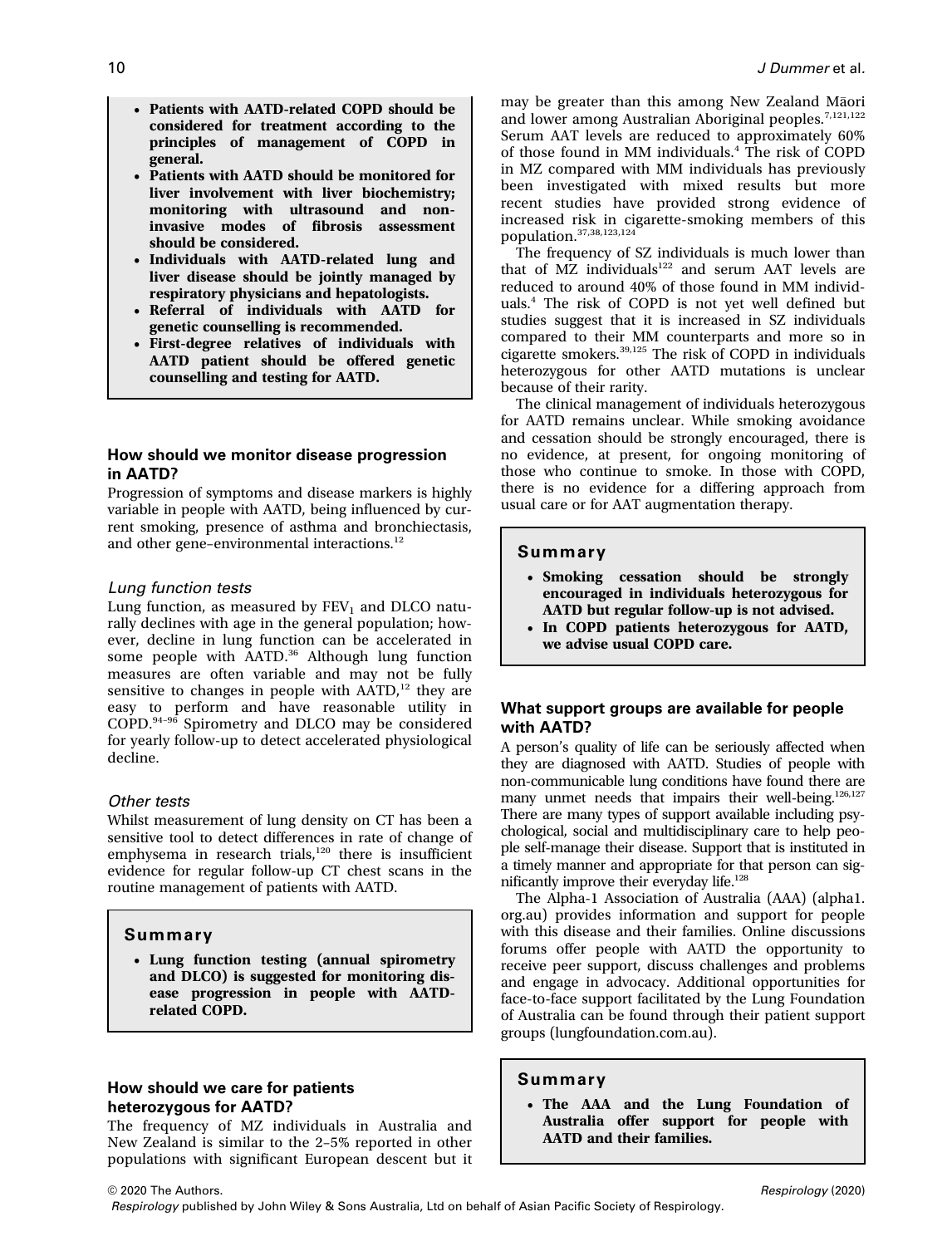### Should we make use of registries for people with AATD?

We support better understanding of the disease through the establishment of national registries for people with AATD in Australia and New Zealand. In other countries, they provide large data sets to research the natural history of the disease and to evaluate new therapies.66,68,69 This approach has the potential for substantive improvements in the understanding and treatment of lung disease in AATD.

### Summary

• We support the establishment of national registries for people with AATD in Australia and New Zealand.

### CONCLUDING STATEMENT

AATD remains underdiagnosed and testing should be carefully considered in patients with chronic airflow obstruction, adult-onset asthma and bronchiectasis. Increased recognition and diagnosis of the disease and establishment of national registries can facilitate greater understanding of its natural history and research into disease-specific therapies. At testing and diagnosis, patients and their families require access to appropriate genetic counselling services and explanation of the available support services. Patients should be considered for treatment according to the principles of management of COPD in general and monitored for evidence of liver disease while AAT augmentation therapy could be considered in nonsmoking patients.

Acknowledgements: We thank Emma Austin and Bill Bachman for their contribution, as additional patient representatives, to the GRADE panel. We thank Jonathan Burdon for his contribution to the working group and GRADE panel and we acknowledge his resignation and withdrawal of authorship as described above. We thank the Chair of the Global Initiative for Asthma Science Committee, Helen Reddel, and members of the committee for their informal feedback on testing for AATD in asthma. We also thank the Australasian Society of Genetic Counsellors for permission to use their website details.

Disclosure statement: M.H. has received income from appointment to the AATD Advisory Board for CSL Behring and has been involved in AAT augmentation trials where therapy was provided free of charge by the manufacturer. P.W. has received income from taking part in a meeting sponsored by CSL Behring and has been involved in AAT augmentation trials where therapy was provided free of charge by the manufacturer. D.C. has received income as director of a clinical trials company contracted by Grifols and has been involved in AAT augmentation trials where therapy was provided free of charge by the manufacturer. S.H. has worked at a clinical trials unit involved in AAT augmentation trials where therapy was provided free of charge by the manufacturer. S.K. is a patient representative and President of the AAA. J.D., C.C.D., I.A.Y., L.P., Sh.S., A.D., E.D., J.G., Sa.S. and A.E.H. have no conflicts of

interest to declare in relation to this document. Other GRADE panel members (see Acknowledgements)—Emma Austin and Bill Bachman are patient representatives. Jonathan Burdon has received income from appointment as Chair of the AATD Advisory Board for CSL Behring and has been involved in AAT augmentation trials where therapy was provided free of charge by the manufacturer.

Abbreviations: AAA, Alpha-1 Association of Australia; AAT, alpha1-antitrypsin; AATD, AAT deficiency; ATS, American Thoracic Society; CRP, C-reactive protein; CT, computed tomography; DLCO, diffusion capacity of the lung for carbon monoxide; ERS, European Respiratory Society; FEV<sub>1</sub>, forced expiratory volume in 1 s; FRC, functional residual capacity; GRADE, Grading of Recommendations, Assessment, Development and Evaluations; IEF, isoelectric focusing; IPF, idiopathic pulmonary fibrosis; ISHLT, International Society for Heart and Lung Transplantation; LVRS, lung volume reduction surgery; NETT, National Emphysema Treatment Trial; Pi, protease inhibitor; RCT, randomized controlled trial; SGRQ, St George's Respiratory Questionnaire; TLC, total lung capacity; TSANZ, Thoracic Society of Australia and New Zealand.

### **REFERENCES**

- 1 American Thoracic Society; European Respiratory Society. American Thoracic Society/European Respiratory Society statement: standards for the diagnosis and management of individuals with alpha 1-antitrypsin deficiency. Am. J. Respir. Crit. Care Med. 2003; 168: 818–900.
- 2 Rahmattulla C, Mooyaart AL, van Hooven D, Schoones JW, Bruijn JA, Dekkers OM; European Vasculitis Genetics Consortium, Bajema IM. Genetic variants in ANCA-associated vasculitis: a meta-analysis. Ann. Rheum. Dis. 2016; 75: 1687–92.
- 3 Stoller JK, Aboussouan LS. A review of alpha 1-antitrypsin deficiency. Am. J. Respir. Crit. Care Med. 2012; 185: 246–59.
- 4 Ferrarotti I, Thun GA, Zorzetto M, Ottaviani S, Imboden M, Schindler C, von Eckardstein A, Rohrer L, Rochat T, Russi EW et al. Serum levels and genotype distribution of alpha 1 antitrypsin in the general population. Thorax 2012; 67: 669–74.
- 5 Blanco I, Bueno P, Diego I, Perez-Holanda S, Casas-Maldonado F, Esquinas C, Miravitlles M. Alpha-1 antitrypsin Pi\*Z gene frequency and Pi\*ZZ genotype numbers worldwide: an update. Int. J. Chron. Obstruct. Pulmon. Dis. 2017; 12: 561–9.
- 6 Sandhaus RA, Turino G, Brantly ML, Campos M, Cross CE, Goodman K, Hogarth DK, Knight SL, Stocks JM, Stoller JK et al. The diagnosis and management of alpha 1-antitrypsin deficiency in the adult. Chronic Obstr. Pulm. Dis. 2016; 3: 668–82.
- 7 Janus ED, Joyce PR, Sheat JM, Carrell RW. Alpha-1-antitrypsin variants in New Zealand. N. Z. Med. J. 1975; 82: 289–91.
- 8 Blanco I, Bueno P, Diego I, Perez-Holanda S, Lara B, Casas-Maldonado F, Esquinas C, Miravitlles M. Alpha-1 antitrypsin Pi\*SZ genotype: estimated prevalence and number of SZ subjects worldwide. Int. J. Chron. Obstruct. Pulmon. Dis. 2017; 12: 1683–94.
- 9 de Serres FJ, Blanco I. Prevalence of alpha 1-antitrypsin deficiency alleles PI\*S and PI\*Z worldwide and effective screening for each of the five phenotypic classes PI\*MS, PI\*MZ, PI\*SS, PI\*SZ, and PI\*ZZ: a comprehensive review. Ther. Adv. Respir. Dis. 2012; 6: 277–95.
- 10 Luisetti M, Seersholm N. Alpha1-antitrypsin deficiency. 1: epidemiology of alpha 1-antitrypsin deficiency. Thorax 2004; 59: 164–9.
- 11 McElvaney NG. Diagnosing alpha 1-antitrypsin deficiency: how to improve the current algorithm. Eur. Respir. Rev. 2015; 24: 52–7.
- 12 Miravitlles M, Dirksen A, Ferrarotti I, Koblizek V, Lange P, Mahadeva R, McElvaney NG, Parr D, Piitulainen E, Roche N et al. European Respiratory Society statement: diagnosis and treatment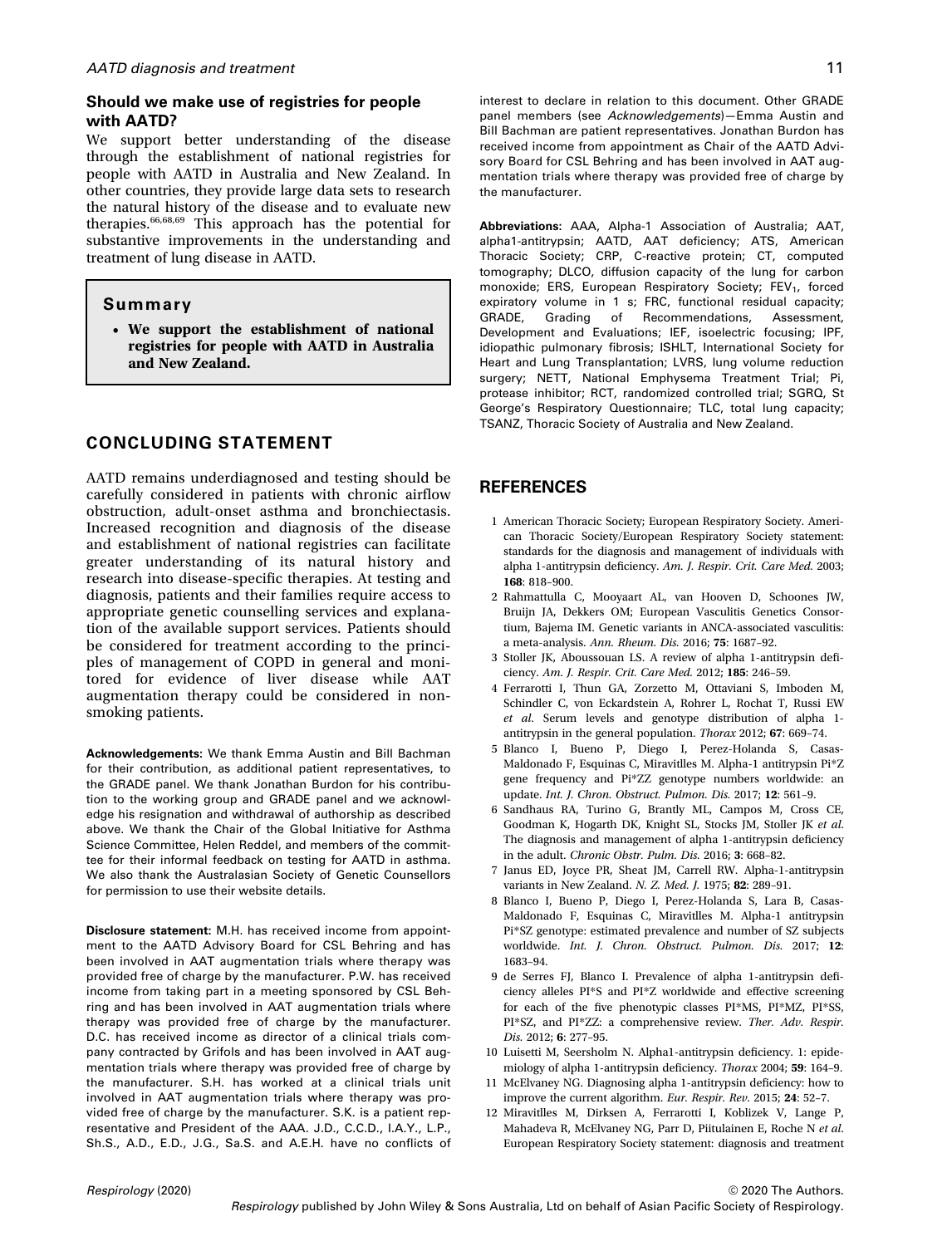of pulmonary disease in alpha 1-antitrypsin deficiency. Eur. Respir. J. 2017; 50: pii: 1700610.

- 13 Silverman EK, Sandhaus RA. Clinical practice. Alpha1-antitrypsin deficiency. N. Engl. J. Med. 2009; 360: 2749–57.
- 14 Soriano JB, Lucas SJ, Jones R, Miravitlles M, Carter V, Small I, Price D, Mahadeva R; Respiratory Effectiveness Group. Trends of testing for and diagnosis of alpha 1-antitrypsin deficiency in the UK: more testing is needed. Eur. Respir. J. 2018; 52: pii: 1800360.
- 15 Stoller JK. Detecting alpha 1-antitrypsin deficiency. Ann. Am. Thorac. Soc. 2016; 13(Suppl. 4): S317–25.
- 16 Ferrarotti I, Ottaviani S, De Silvestri A, Corsico AG. Update on alpha 1-antitrypsin deficiency. Breathe (Sheff.) 2018; 14: e17–24.
- 17 Tanash HA, Ekstrom M, Ronmark E, Lindberg A, Piitulainen E. Survival in individuals with severe alpha 1-antitrypsin deficiency (PiZZ) in comparison to a general population with known smoking habits. Eur. Respir. J. 2017; 50: pii: 1700198.
- 18 Seersholm N, Kok-Jensen A, Dirksen A. Survival of patients with severe alpha 1-antitrypsin deficiency with special reference to non-index cases. Thorax 1994; 49: 695–8.
- 19 Tanash HA, Nilsson PM, Nilsson JA, Piitulainen E. Clinical course and prognosis of never-smokers with severe alpha 1-antitrypsin deficiency (PiZZ). Thorax 2008; 63: 1091–5.
- 20 Piitulainen E, Mostafavi B, Tanash HA. Health status and lung function in the Swedish alpha 1-antitrypsin deficient cohort, identified by neonatal screening, at the age of 37-40 years. Int. J. Chron. Obstruct. Pulmon. Dis. 2017; 12: 495–500.
- 21 Mohanka M, Khemasuwan D, Stoller JK. A review of augmentation therapy for alpha 1-antitrypsin deficiency. Expert Opin. Biol. Ther. 2012; 12: 685–700.
- 22 Torres-Duran M, Lopez-Campos JL, Barrecheguren M, Miravitlles M, Martinez-Delgado B, Castillo S, Escribano A, Baloira A, Navarro-Garcia MM, Pellicer D et al. Alpha-1 antitrypsin deficiency: outstanding questions and future directions. Orphanet J. Rare Dis. 2018; 13: 114.
- 23 NHMRC. Guidelines for guidelines: identifying and managing conflicts of interest. 2019. [Accessed 5 Feb 2019.] Available from https://nhmrc.gov.au/guidelinesforguidelines/plan/ [identifying-and-managing-con](https://nhmrc.gov.au/guidelinesforguidelines/plan/identifying-and-managing-conflicts-interest)flicts-interest
- 24 Sox HC. Conflict of interest in practice guidelines panels. JAMA 2017; 317: 1739–40.
- 25 Andrews J, Guyatt G, Oxman AD, Alderson P, Dahm P, Falck-Ytter Y, Nasser M, Meerpohl J, Post PN, Kunz R et al. GRADE guidelines: 14. Going from evidence to recommendations: the significance and presentation of recommendations. J. Clin. Epidemiol. 2013; 66: 719–25.
- 26 Higgins JP, Altman DG, Gotzsche PC, Juni P, Moher D, Oxman AD, Savovic J, Schulz KF, Weeks L, Sterne JA; Cochrane Bias Methods Group; Cochrane Statistical Methods Group. The Cochrane Collaboration's tool for assessing risk of bias in randomised trials. BMJ 2011; 343: d5928.
- 27 McElvaney NG, Stoller JK, Buist AS, Prakash UB, Brantly ML, Schluchter MD, Crystal RD. Baseline characteristics of enrollees in the National Heart, Lung and Blood Institute Registry of alpha 1-antitrypsin deficiency. Alpha 1-Antitrypsin Deficiency Registry Study Group. Chest 1997; 111: 394–403.
- 28 Parr DG, Stoel BC, Stolk J, Stockley RA. Pattern of emphysema distribution in alpha 1-antitrypsin deficiency influences lung function impairment. Am. J. Respir. Crit. Care Med. 2004; 170: 1172–8.
- 29 Alpha 1-antitrypsin deficiency: memorandum from a WHO meeting. Bull. World Health Organ. 1997; 75: 397–415.
- 30 Beasley R, Hancox RJ, Harwood M, Perrin K, Poot B, Pilcher J, Reid J, Talemaitoga A, Thayabaran D. Asthma and Respiratory Foundation NZ adult asthma guidelines: a quick reference guide. N. Z. Med. J. 2016; 129: 83–102.
- 31 Global Initiative for Asthma. Global strategy for asthma management and prevention. 2019. Available from:<www.ginasthma.org>
- 32 National Asthma Council Australia. Australian Asthma Handbook, Version 2.0. Melbourne, 2019. Available from: [http://www.](http://www.asthmahandbook.org.au/) [asthmahandbook.org.au/](http://www.asthmahandbook.org.au/)
- 33 Healthcare Improvement Scotland. BTS/SIGN British guideline on the management of asthma. 2019. Available from: [www.brit](www.brit-thoracic.org.uk/quality-improvement/guidelines/asthma/)[thoracic.org.uk/quality-improvement/guidelines/asthma/](www.brit-thoracic.org.uk/quality-improvement/guidelines/asthma/)
- 34 Tobin MJ, Cook PJ, Hutchison DC. Alpha 1 antitrypsin deficiency: the clinical and physiological features of pulmonary emphysema in subjects homozygous for Pi type Z. A survey by the British Thoracic Association. Br. J. Dis. Chest 1983; 77: 14–27.
- 35 Stoller JK, Brantly M. The challenge of detecting alpha 1- antitrypsin deficiency. COPD 2013; 10(Suppl. 1): 26–34.
- 36 Stockley RA, Edgar RG, Pillai A, Turner AM. Individualized lung function trends in alpha 1-antitrypsin deficiency: a need for patience in order to provide patient centered management? Int. J. Chron. Obstruct. Pulmon. Dis. 2016; 11: 1745–56.
- 37 Foreman MG, Wilson C, DeMeo DL, Hersh CP, Beaty TH, Cho MH, Ziniti J, Curran-Everett D, Criner G, Hokanson JE et al.; Genetic Epidemiology of COPD (COPDGene) Investigators. Alpha-1 antitrypsin PiMZ genotype is associated with chronic obstructive pulmonary disease in two racial groups. Ann. Am. Thorac. Soc. 2017; 14: 1280–7.
- 38 Molloy K, Hersh CP, Morris VB, Carroll TP, O'Connor CA, Lasky-Su JA, Greene CM, O'Neill SJ, Silverman EK, McElvaney NG. Clarification of the risk of chronic obstructive pulmonary disease in alpha 1-antitrypsin deficiency PiMZ heterozygotes. Am. J. Respir. Crit. Care Med. 2014; 189: 419–27.
- 39 Green CE, Vayalapra S, Hampson JA, Mukherjee D, Stockley RA, Turner AM. PiSZ alpha 1-antitrypsin deficiency (AATD): pulmonary phenotype and prognosis relative to PiZZ AATD and PiMM COPD. Thorax 2015; 70: 939–45.
- 40 Turino GM, Barker AF, Brantly ML, Cohen AB, Connelly RP, Crystal RG, Eden E, Schluchter MD, Stoller JK. Clinical features of individuals with PI\*SZ phenotype of alpha 1-antitrypsin deficiency. Alpha 1-Antitrypsin Deficiency Registry Study Group. Am. J. Respir. Crit. Care Med. 1996; 154: 1718–25.
- 41 Curiel DT, Chytil A, Courtney M, Crystal RG. Serum alpha 1-antitrypsin deficiency associated with the common S-type (Glu264-—Val) mutation results from intracellular degradation of alpha 1-antitrypsin prior to secretion. J. Biol. Chem. 1989; 264: 10477–86.
- 42 Sandford AJ, Weir TD, Spinelli JJ, Pare PD. Z and S mutations of the alpha 1-antitrypsin gene and the risk of chronic obstructive pulmonary disease. Am. J. Respir. Cell Mol. Biol. 1999; 20: 287–91.
- 43 Holme J, Stockley RA. Radiologic and clinical features of COPD patients with discordant pulmonary physiology: lessons from alpha 1-antitrypsin deficiency. Chest 2007; 132: 909–15.
- 44 Ward H, Turner AM, Stockley RA. Spirometric and gas transfer discordance in a alpha 1-antitrypsin deficiency. Patient characteristics and progression. Chest 2014; 145: 1316–24.
- 45 Dawkins PA, Dawkins CL, Wood AM, Nightingale PG, Stockley JA, Stockley RA. Rate of progression of lung function impairment in alpha 1-antitrypsin deficiency. Eur. Respir. J. 2009; 33: 1338–44.
- 46 McElvaney NG, Burdon J, Holmes M, Glanville A, Wark PA, Thompson PJ, Hernandez P, Chlumsky J, Teschler H, Ficker JH et al.; RAPID Extension Trial Group. Long-term efficacy and safety of alpha 1 proteinase inhibitor treatment for emphysema caused by severe alpha 1-antitrypsin deficiency: an open-label extension trial (RAPID-OLE) (Erratum appears in Lancet Respir. Med. 2017; 5: e13.). Lancet Respir. Med. 2017; 5: 51–60.
- 47 Guillaud O, Dumortier J, Traclet J, Restier L, Joly P, Chapuis-Cellier C, Lachaux A, Mornex JF. Assessment of liver fibrosis by transient elastography (Fibroscan((R))) in patients with A1AT deficiency. Clin. Res. Hepatol. Gastroenterol. 2019; 43: 77–81.
- 48 Reiter R, Wetzel M, Hamesch K, Strnad P, Asbach P, Haas M, Siegmund B, Trautwein C, Hamm B, Klatt D et al. Comparison of non-invasive assessment of liver fibrosis in patients with alpha 1-antitrypsin deficiency using magnetic resonance elastography (MRE), acoustic radiation force impulse (ARFI) quantification, and 2D-shear wave elastography (2D-SWE). PLoS One 2018; 13: e0196486.
- 49 Sveger T, Thelin T. Four-year-old children with alpha 1-antitrypsin deficiency. Clinical follow-up and parental attitudes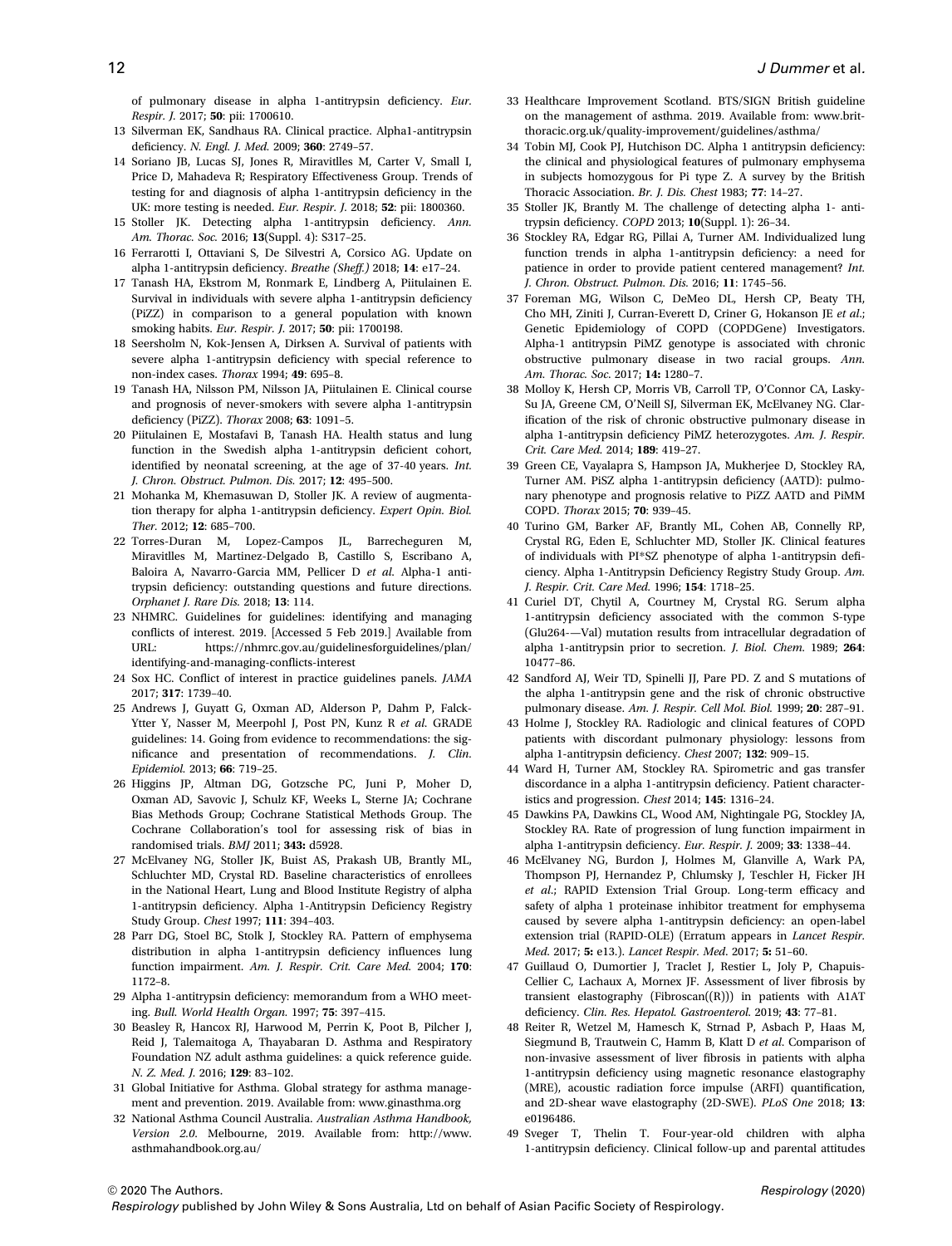towards neonatal screening. Acta Paediatr. Scand. 1981; 70: 171–7.

- 50 Thelin T, Sveger T, McNeil TF. Primary prevention in a high-risk group: smoking habits in adolescents with homozygous alpha 1 antitrypsin deficiency (ATD). Acta Paediatr. 1996; 85: 1207–12.
- 51 DeMeo DL, Silverman EK. Alpha 1-antitrypsin deficiency. 2: genetic aspects of alpha (1)-antitrypsin deficiency: phenotypes and genetic modifiers of emphysema risk. Thorax 2004; 59: 259–64.
- 52 Belmonte I, Montoto L, Miravitlles M, Barrecheguren M, Esquinas C, Rodriguez E, Giralt M, Rodriguez-Frias F. Rapid detection of Mmalton alpha 1-antitrypsin deficiency allele by real-time PCR and melting curves in whole blood, serum and dried blood spot samples. Clin. Chem. Lab. Med. 2016; 54: 241–8.
- 53 Okayama H, Curiel DT, Brantly ML, Holmes MD, Crystal RG. Rapid, nonradioactive detection of mutations in the human genome by allele-specific amplification. J. Lab. Clin. Med. 1989; 114: 105–13.
- 54 Ottaviani S, Barzon V, Gorrini M, Larruskain A, Buxens A, El Hamss R, Antiga M, Corsico AG, Ferrarotti I. Molecular diagnosis of alpha 1-antitrypsin deficiency: a new method based on Luminex Technology. Eur. Respir. J. 2017; 50: PA4466.
- 55 Campos MA, Geraghty P, Holt G, Mendes E, Newby PR, Ma S, Luna-Diaz LV, Turino GM, Stockley RA. The biological effects of double-dose alpha 1-antitrypsin augmentation therapy. A pilot clinical trial. Am. J. Respir. Crit. Care Med. 2019; 200: 318–26.
- 56 Patrucco F, Venezia L, Gavelli F, Pellicano R, Solidoro P. Alpha1-antitrypsin deficiency: what's new after European Respiratory Society statement. Panminerva Med. 2018; 60: 101–8.
- 57 Chapman KR, Stockley RA, Dawkins C, Wilkes MM, Navickis RJ. Augmentation therapy for alpha 1-antitrypsin deficiency: a metaanalysis. COPD 2009; 6: 177–84.
- 58 Wewers MD, Casolaro MA, Sellers SE, Swayze SC, McPhaul KM, Wittes JT, Crystal RG. Replacement therapy for alpha 1-antitrypsin deficiency associated with emphysema. N. Engl. J. Med. 1987; 316: 1055–62.
- 59 Dobler CC, Morgan RL, Falck-Ytter Y, Montori VM, Murad MH. Assessing the validity of surrogate endpoints in the context of a controversy about the measurement of effectiveness of hepatitis C virus treatment. BMJ Evid. Based Med. 2018; 23: 50–3.
- 60 Chapman KR, Burdon JG, Piitulainen E, Sandhaus RA, Seersholm N, Stocks JM, Stoel BC, Huang L, Yao Z, Edelman JM et al. Intravenous augmentation treatment and lung density in severe alpha 1-antitrypsin deficiency (RAPID): a randomised, double-blind, placebo-controlled trial. Lancet 2015; 386: 360–8.
- 61 Dirksen A, Dijkman JH, Madsen F, Stoel B, Hutchison DC, Ulrik CS, Skovgaard LT, Kok-Jensen A, Rudolphus A, Seersholm N et al. A randomized clinical trial of alpha (1)antitrypsin augmentation therapy. Am. J. Respir. Crit. Care Med. 1999; 160: 1468–72.
- 62 Dirksen A, Piitulainen E, Parr DG, Deng C, Wencker M, Shaker SB, Stockley RA. Exploring the role of CT densitometry: a randomised study of augmentation therapy in alpha 1-antitrypsin deficiency. Eur. Respir. J. 2009; 33: 1345–53.
- 63 Gotzsche PC, Johansen HK. Intravenous alpha 1-antitrypsin augmentation therapy for treating patients with alpha 1-antitrypsin deficiency and lung disease. Cochrane Database Syst. Rev. 2016; 9: CD007851.
- 64 Marciniuk DD, Hernandez P, Balter M, Bourbeau J, Chapman KR, Ford GT, Lauzon JL, Maltais F, O'Donnell DE, Goodridge D et al. Alpha 1- antitrypsin deficiency targeted testing and augmentation therapy: a Canadian Thoracic Society clinical practice guideline. Can. Respir. J. 2012; 19: 109–16.
- 65 Edgar RG, Patel M, Bayliss S, Crossley D, Sapey E, Turner AM. Treatment of lung disease in alpha 1-antitrypsin deficiency: a systematic review. Int. J. Chron. Obstruct. Pulmon. Dis. 2017; 12: 1295–308.
- 66 Survival and FEV1 decline in individuals with severe deficiency of alpha 1-antitrypsin. The Alpha 1-Antitrypsin Deficiency Registry Study Group. Am. J. Respir. Crit. Care Med. 1998; 158: 49–59.
- 67 Jarosch I, Hitzl W, Koczulla AR, Wencker M, Welte T, Gloeckl R, Janciauskiene S, Kenn K. Comparison of exercise training responses in COPD patients with and without alpha 1-antitrypsin deficiency. Respir. Med. 2017; 130: 98–101.
- 68 Seersholm N, Wencker M, Banik N, Viskum K, Dirksen A, Kok-Jensen A, Konietzko N. Does alpha 1-antitrypsin augmentation therapy slow the annual decline in FEV1 in patients with severe hereditary alpha 1-antitrypsin deficiency? Wissenschaftliche Arbeitsgemeinschaft zur Therapie von Lungenerkrankungen (WATL) alpha 1- AT study group. Eur. Respir. J. 1997; 10: 2260–3.
- 69 Tonelli AR, Rouhani F, Li N, Schreck P, Brantly ML. Alpha-1-antitrypsin augmentation therapy in deficient individuals enrolled in the Alpha-1 Foundation DNA and Tissue Bank. Int. J. Chron. Obstruct. Pulmon. Dis. 2009; 4: 443–52.
- 70 Weill D, Benden C, Corris PA, Dark JH, Davis RD, Keshavjee S, Lederer DJ, Mulligan MJ, Patterson GA, Singer LG et al. A consensus document for the selection of lung transplant candidates: 2014 – an update from the Pulmonary Transplantation Council of the International Society for Heart and Lung Transplantation. J. Heart Lung Transplant. 2015; 34: 1–15.
- 71 van Agteren JE, Carson KV, Tiong LU, Smith BJ. Lung volume reduction surgery for diffuse emphysema. Cochrane Database Syst. Rev. 2016; 10: CD001001.
- 72 Fishman A, Martinez F, Naunheim K, Piantadosi S, Wise R, Ries A, Weinmann G, Wood DE; National Emphysema Treatment Trial Research Group. A randomized trial comparing lung-volume-reduction surgery with medical therapy for severe emphysema. N. Engl. J. Med. 2003; 348: 2059–73.
- 73 Cassina PC, Teschler H, Konietzko N, Theegarten D, Stamatis G. Two-year results after lung volume reduction surgery in alpha 1 antitrypsin deficiency versus smoker's emphysema. Eur. Respir. J. 1998; 12: 1028–32.
- 74 Dauriat G, Mal H, Jebrak G, Brugiere O, Castier Y, Camuset J, Marceau A, Taille C, Leseche G, Fournier M. Functional results of unilateral lung volume reduction surgery in alpha 1-antitrypsin deficient patients. Int. J. Chron. Obstruct. Pulmon. Dis. 2006; 1: 201–6.
- 75 Donahue JM, Cassivi SD. Lung volume reduction surgery for patients with alpha 1-antitrypsin deficiency emphysema. Thorac. Surg. Clin. 2009; 19: 201–8.
- 76 Gelb AF, McKenna RJ, Brenner M, Fischel R, Zamel N. Lung function after bilateral lower lobe lung volume reduction surgery for alpha 1-antitrypsin emphysema. Eur. Respir. J. 1999; 14: 928–33.
- 77 Stoller JK, Gildea TR, Ries AL, Meli YM, Karafa MT; National Emphysema Treatment Trial Research Group. Lung volume reduction surgery in patients with emphysema and alpha 1-antitrypsin deficiency. Ann. Thorac. Surg. 2007; 83: 241–51.
- 78 Tutic M, Bloch KE, Lardinois D, Brack T, Russi EW, Weder W. Long-term results after lung volume reduction surgery in patients with alpha 1-antitrypsin deficiency. J. Thorac. Cardiovasc. Surg. 2004; 128: 408–13.
- 79 van Agteren JE, Hnin K, Grosser D, Carson KV, Smith BJ. Bronchoscopic lung volume reduction procedures for chronic obstructive pulmonary disease. Cochrane Database Syst. Rev. 2017; 2: CD012158.
- 80 Hillerdal G, Mindus S. One- to four-year follow-up of endobronchial lung volume reduction in alpha 1-antitrypsin deficiency patients: a case series. Respiration 2014; 88: 320–8.
- 81 Tuohy MM, Remund KF, Hilfiker R, Murphy DT, Murray JG, Egan JJ. Endobronchial valve deployment in severe alpha 1-antitrypsin deficiency emphysema: a case series. Clin. Respir. J. 2013; 7: 45–52.
- 82 Chambers DC, Cherikh WS, Goldfarb SB, Kucheryavaya AY, Khusch K, Levvey BJ, Meiser B, Rossano JW, Stehlik J; International Society for Heart and Lung Transplantation. The Registry of the International Society for Heart and Lung Transplantation: Thirty-Fifth Adult Lung and Heart-Lung Transplantation Report-2018; Focus Theme: multi-organ transplantation. J. Heart Lung Transplant. 2018; 37: 1155–68.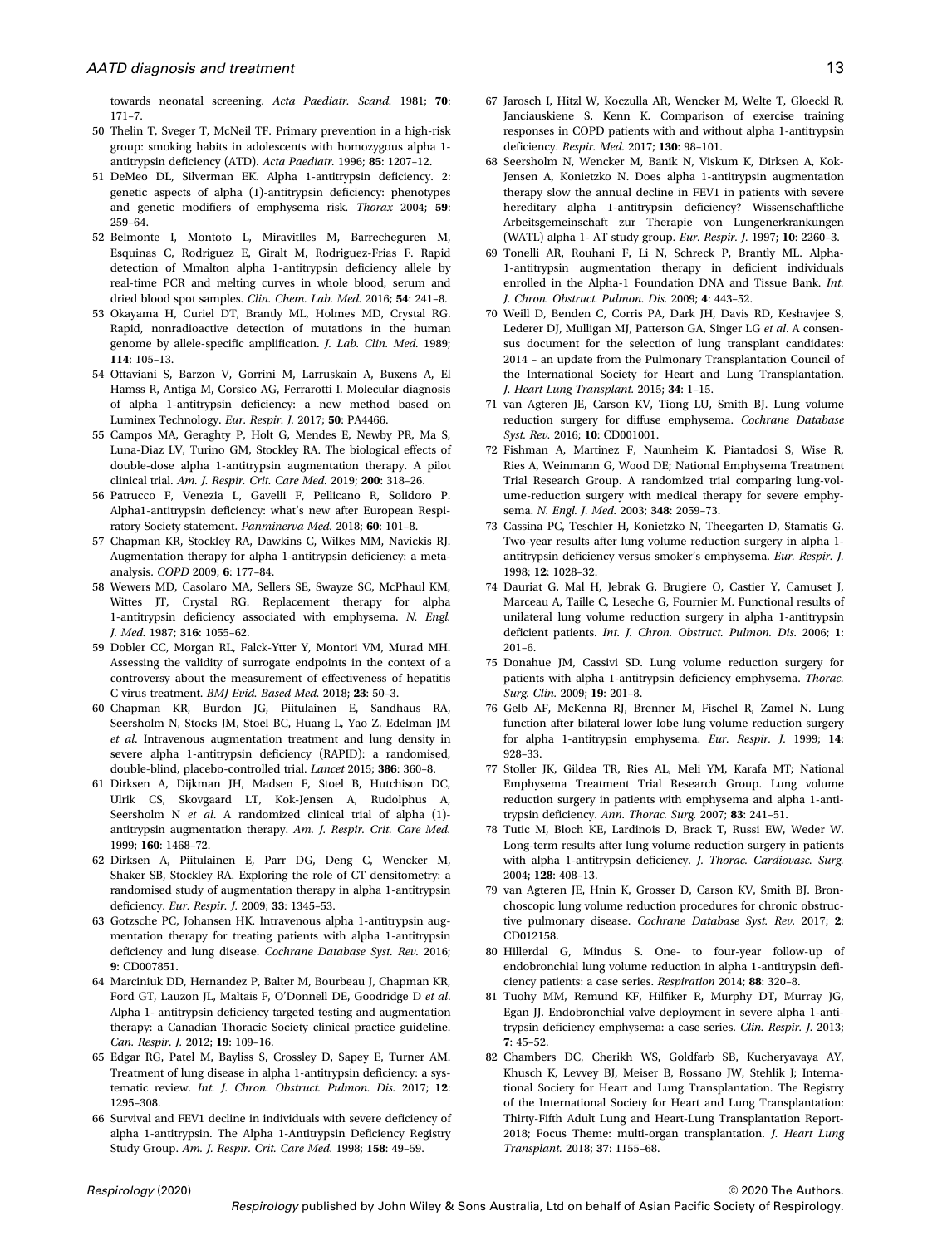- 83 Yusen RD, Edwards LB, Dipchand AI, Goldfarb SB, Kucheryavaya AY, Levvey BJ, Lund LH, Meiser B, Rossano JW, Stehlik J; International Society for Heart and Lung Transplantation. The Registry of the International Society for Heart and Lung Transplantation: Thirty-Third Adult Lung and Heart-Lung Transplant Report-2016; Focus Theme: primary diagnostic indications for transplant; J. Heart Lung Transplant. 2016; 35: 1170–84.
- 84 Stone HM, Edgar RG, Thompson RD, Stockley RA. Lung transplantation in alpha 1-antitrypsin deficiency. COPD 2016; 13: 146–52.
- 85 Singer LG, Chowdhury NA, Faughnan ME, Granton J, Keshavjee S, Marras TK, Tullis DE, Waddell TK, Tomlinson G. Effects of recipient age and diagnosis on health-related qualityof-life benefit of lung transplantation. Am. J. Respir. Crit. Care Med. 2015; 192: 965–73.
- 86 Finlen Copeland CA, Vock DM, Pieper K, Mark DB, Palmer SM. Impact of lung transplantation on recipient quality of life: a serial, prospective, multicenter analysis through the first posttransplant year. Chest 2013; 143: 744–50.
- 87 Kugler C, Gottlieb J, Warnecke G, Schwarz A, Weissenborn K, Barg-Hock H, Bara C, Einhorn I, Haverich A, Haller H. Healthrelated quality of life after solid organ transplantation: a prospective, multiorgan cohort study. Transplantation 2013; 96: 316–23.
- 88 Stoller JK, Tomashefski J Jr, Crystal RG, Arroliga A, Strange C, Killian DN, Schluchter MD, Wiedemann HP. Mortality in individuals with severe deficiency of alpha 1-antitrypsin: findings from the National Heart, Lung, and Blood Institute Registry. Chest 2005; 127: 1196–204.
- 89 Tanash HA, Riise GC, Hansson L, Nilsson PM, Piitulainen E. Survival benefit of lung transplantation in individuals with severe alpha 1-anti-trypsin deficiency (PiZZ) and emphysema. J. Heart Lung Transplant. 2011; 30: 1342–7.
- 90 Chambers DC, Yusen RD, Cherikh WS, Goldfarb SB, Kucheryavaya AY, Khusch K, Levvey BJ, Lund LH, Meiser B, Rossano JW et al.; International Society for Heart and Lung Transplantation. The Registry of the International Society for Heart and Lung Transplantation: Thirty-Fourth Adult Lung And Heart-Lung Transplantation Report-2017; Focus Theme: allograft ischemic time. J. Heart Lung Transplant. 2017; 36: 1047–59.
- 91 Ringbaek TJ, Seersholm N, Perch M, Iversen M, Lange P. Prognosis of patients with alpha 1-antitrypsin deficiency on long-term oxygen therapy. Respir. Med. 2014; 108: 1189–94.
- 92 Ekstrom M, Tanash H. Lung transplantation and survival outcomes in patients with oxygen-dependent COPD with regard to their alpha 1-antitrypsin deficiency status. Int. J. Chron. Obstruct. Pulmon. Dis. 2017; 12: 3281–7.
- 93 Paraskeva MA, Levin KC, Westall GP, Snell GI. Lung transplantation in Australia, 1986-2018: more than 30 years in the making. Med. J. Aust. 2018; 208: 445–50.
- 94 Yang IA, Brown JL, George J, Jenkins S, McDonald CF, McDonald VM, Phillips K, Smith BJ, Zwar NA, Dabscheck E. COPD-X Australian and New Zealand guidelines for the diagnosis and management of chronic obstructive pulmonary disease: 2017 update. Med. J. Aust. 2017; 207: 436–42.
- 95 Yang IA, Dabscheck E, George J, Jenkins S, McDonald CF, McDonald V, Smith B, Zwar N. The COPD-X plan: Australian and New Zealand guidelines for the management of chronic obstructive pulmonary disease. Version 2.59. 2019. [Accessed 3 Feb 2020.] Available from URL:<https://copdx.org.au/>
- 96 Global Initiative for Chronic Obstructive Lung Disease. Global strategy for the diagnosis, management, and prevention of chronic obstructive pulmonary disease. 2018. [Accessed 1 Sep 2018.] Available from URL:<http://goldcopd.org/>
- 97 Liang J, Abramson MJ, Zwar NA, Russell GM, Holland AE, Bonevski B, Mahal A, Phillips K, Eustace P, Paul E et al. Diagnosing COPD and supporting smoking cessation in general practice: evidence-practice gaps. Med. J. Aust. 2018; 208: 29–34.
- 98 Demicheli V, Jefferson T, Di Pietrantonj C, Ferroni E, Thorning S, Thomas RE, Rivetti A. Vaccines for preventing influenza in the elderly. Cochrane Database Syst. Rev. 2018; 2: CD004876.
- 99 Kopsaftis Z, Wood-Baker R, Poole P. Influenza vaccine for chronic obstructive pulmonary disease (COPD). Cochrane Database Syst. Rev. 2018: CD002733.
- 100 Campos MA, Alazemi S, Zhang G, Sandhaus RA, Wanner A. Influenza vaccination in subjects with alpha 1-antitrypsin deficiency. Chest 2008; 133: 49–55.
- 101 Miravitlles M, de Gracia J, Rodrigo MJ, Cruz MJ, Vendrell M, Vidal R, Morell F. Specific antibody response against the 23-valent pneumococcal vaccine in patients with alpha (1)-antitrypsin deficiency with and without bronchiectasis. Chest 1999; 116: 946–52.
- 102 Walters JA, Tang JN, Poole P, Wood-Baker R. Pneumococcal vaccines for preventing pneumonia in chronic obstructive pulmonary disease. Cochrane Database Syst. Rev. 2017; 1: CD001390.
- 103 Alison JA, McKeough ZJ, Johnston K, McNamara RJ, Spencer LM, Jenkins SC, Hill CJ, McDonald VM, Frith P, Cafarella P et al.; Lung Foundation Australia and the Thoracic Society of Australia and New Zealand. Australian and New Zealand pulmonary rehabilitation guidelines. Respirology 2017; 22: 800–19.
- 104 Howcroft M, Walters EH, Wood-Baker R, Walters JAE. Action plans with brief patient education for exacerbations in chronic obstructive pulmonary disease. Cochrane Database Syst. Rev. 2016; 12: CD005074.
- 105 Campos MA, Alazemi S, Zhang G, Wanner A, Sandhaus RA. Effects of a disease management program in individuals with alpha 1-antitrypsin deficiency. COPD 2009; 6: 31–40.
- 106 Low EV, Hughes SM, Zaffarullah S, Kantas D, Stockley RA, Turner AM. ICS use may modify FEV1 decline in α1-antitrypsin deficiency patients with relatively high blood eosinophils. Respiration 2018; 95: 114–21.
- 107 Eriksson S, Carlson J, Velez R. Risk of cirrhosis and primary liver cancer in alpha 1-antitrypsin deficiency. N. Engl. J. Med. 1986; 314: 736–9.
- 108 Mahadeva R, Chang WS, Dafforn TR, Oakley DJ, Foreman RC, Calvin J, Wight DG, Lomas DA. Heteropolymerization of S, I, and Z alpha 1-antitrypsin and liver cirrhosis. J. Clin. Invest. 1999; 103: 999–1006.
- 109 Hamesch K, Mandorfer M, Pereira VM, Moeller LS, Pons M, Dolman GE, Reichert MC, Schneider CV, Woditsch V, Voss J et al.; European Alpha1-Liver Study Group. Liver fibrosis and metabolic alterations in adults with alpha 1-antitrypsin deficiency caused by the Pi\*ZZ mutation. Gastroenterology 2019; 157: 705–19.e18.
- 110 Clark VC, Dhanasekaran R, Brantly M, Rouhani F, Schreck P, Nelson DR. Liver test results do not identify liver disease in adults with alpha (1)-antitrypsin deficiency. Clin. Gastroenterol. Hepatol. 2012; 10: 1278–83.
- 111 Intraobserver and interobserver variations in liver biopsy interpretation in patients with chronic hepatitis C. The French METAVIR Cooperative Study Group. Hepatology 1994; 20: 15–20.
- 112 Colloredo G, Guido M, Sonzogni A, Leandro G. Impact of liver biopsy size on histological evaluation of chronic viral hepatitis: the smaller the sample, the milder the disease. J. Hepatol. 2003; 39: 239–44.
- 113 Ratziu V, Charlotte F, Heurtier A, Gombert S, Giral P, Bruckert E, Grimaldi A, Capron F, Poynard T; LIDO Study Group. Sampling variability of liver biopsy in nonalcoholic fatty liver disease. Gastroenterology 2005; 128: 1898–906.
- 114 Nelson DR, Teckman J, Di Bisceglie AM, Brenner DA. Diagnosis and management of patients with alpha 1-antitrypsin (A1AT) deficiency. Clin. Gastroenterol. Hepatol. 2012; 10: 575–80.
- 115 Kemmer N, Kaiser T, Zacharias V, Neff GW. Alpha-1-antitrypsin deficiency: outcomes after liver transplantation. Transplant. Proc. 2008; 40: 1492–4.
- 116 Carey EJ, Iyer VN, Nelson DR, Nguyen JH, Krowka MJ. Outcomes for recipients of liver transplantation for alpha 1-antitrypsin deficiency-related cirrhosis. Liver Transpl. 2013; 19: 1370–6.
- 117 Mitchell EL, Khan Z. Liver disease in alpha 1-antitrypsin deficiency: current approaches and future directions. Curr. Pathobiol. Rep. 2017; 5: 243–52.